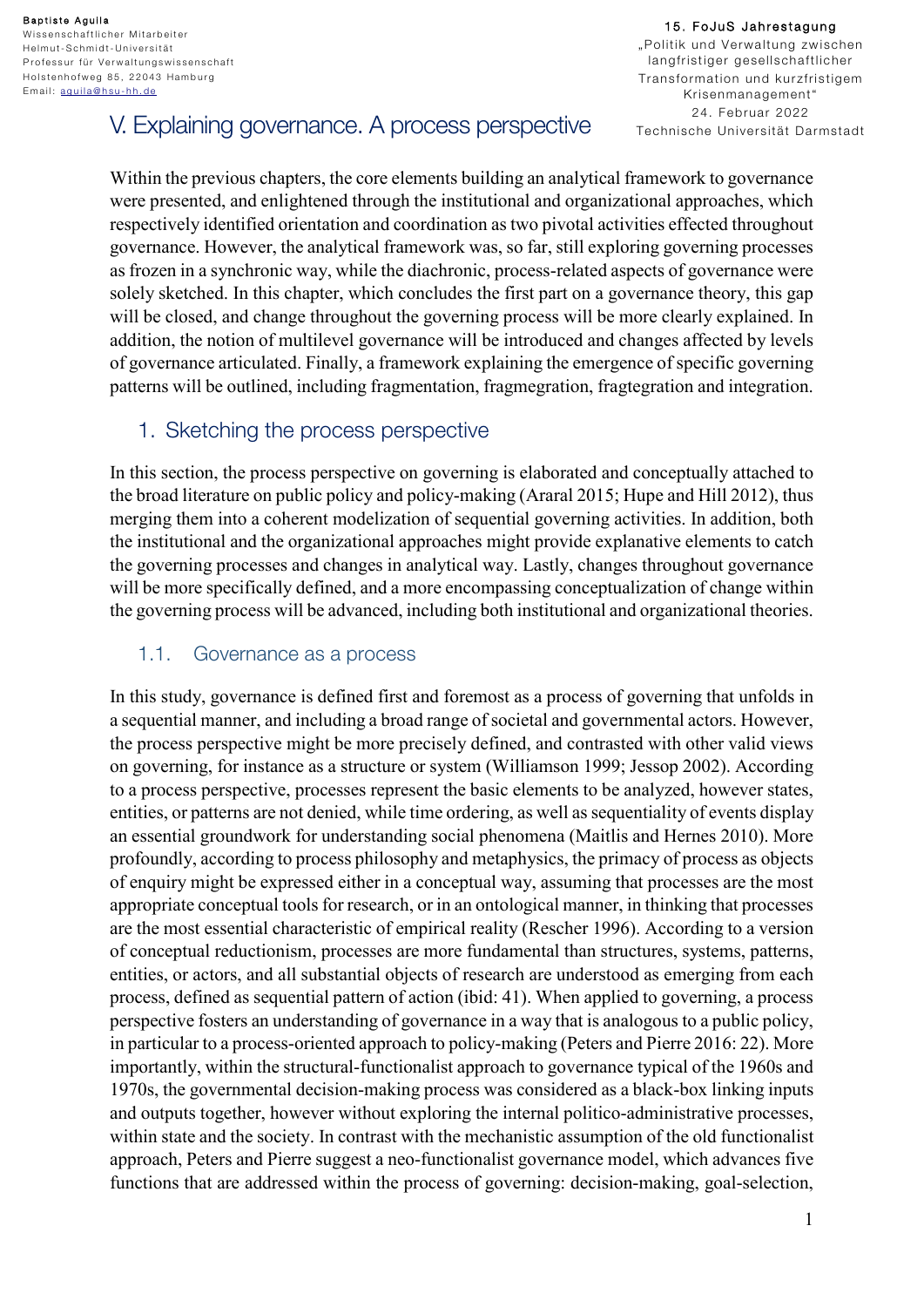resource mobilization, implementation, as well as feedback, evaluation and learning (ibid: 30). In this regards, decision-making is considered as the most crucial function of governing, which transcends all other governing functions, which might be fulfilled by societal or state actors. In addition, the governing functions mirror the policy cycle models of decision-making advanced by the pioneers of public policy research (Howlett and Giest 2015). More particularly, *decisionmaking* might address a governmental role of authoritatively allocating values, and steering the policy design, agenda-setting, formulation or implementation processes, whereas societal actors makes policy decisions by advocating for specific ideas or beliefs, placing them on the political agenda, and legitimizing the formation of public goals (Peters and Pierre 2016: 35). In addition, *goal-selection* more explicitly addresses agenda-setting as necessary condition for selecting the most crucial policies issues from the unofficial public agenda into the official and governmental public agenda that become then eligible for governmental action (Howlett and Geist 2015: 18). While agenda-setting might emerge from within the public sector, in the cases of governmental actors seeking to expand an issue from a formal to public agenda, policy initiation might as well unfold from the outside, when societal actors use access to government for advocating specific issues and policy preferences. In this sense, *goal-formation* matches with the institutional view presented within the third chapter, which portrays a long-term process of generating, expanding and consolidating patterns of rules and values which are stabilized in more general preferences and goals. More specifically, goals might be generated democratically through a parliamentary process, and they might emerge from within the public administration, when bureaucratic actors follow either specific outcomes or survival. Regarding goal formation and selection, the process of aggregating several interests into political goals requires legitimate procedures and informal rules, which might vary according to the democratic system model (Peters and Pierre 2016: 41). The mobilization of resources unfolds generally more easily through governmental actors, who enjoy a relative monopoly over taxation instruments, however societal and private actors might generate and activate appropriate resources they need to achieve their strategies. Thus, resource mobilization might be considered as laying the organizational groundwork for *implementation*, which refers to the activity of casting policy goals and preferences into tangible form and effect, therefore giving important leeway and discretion to administrative actors at the lower levels of government, as well as to societal actors involved in policy provision (Wu et al. 2018: 10). Such room for maneuvering policy, however, allows for both implementation success and failure, in which governing challenges or chances might appear. In this sense, the nature of implementing interactions and the design of public policies are essential in ensuring that a previously selected goal or strategy is carried out in the real world. Classically, the process of implementation might unfold either in a top-down manner, through administrative planning and strategic management, or in a bottom-up way, providing local actors with discretional leeway to choose the instruments according to the tasks to be executed and more environmental factors. Both the mobilization of resources and implementation might be attached to the organizational perspective illustrated in the fourth chapter, pointing to the mobilizing of actors and tasks for achieving a common goal. Finally, *policy evaluation, feedback and learning* tackles the assessment of public policy related to previously stated objectives, while knowledge from success and failure in previous functions feeds back into the governing process (Peters and Pierre 2016: 10). Through circular feedback, learning, and evaluation, societal and democratic accountability is ensured. All in all, the policy cycle is extended toward a nonlinear process of governing, which settles the conscious activity of decision-making as the very core of requirement permeating governance. In order to explain governing change, however, scholars might rely on institutional and organizational approaches, which provide a set of causal mechanisms linking micro-, meso-, and macro-processes together.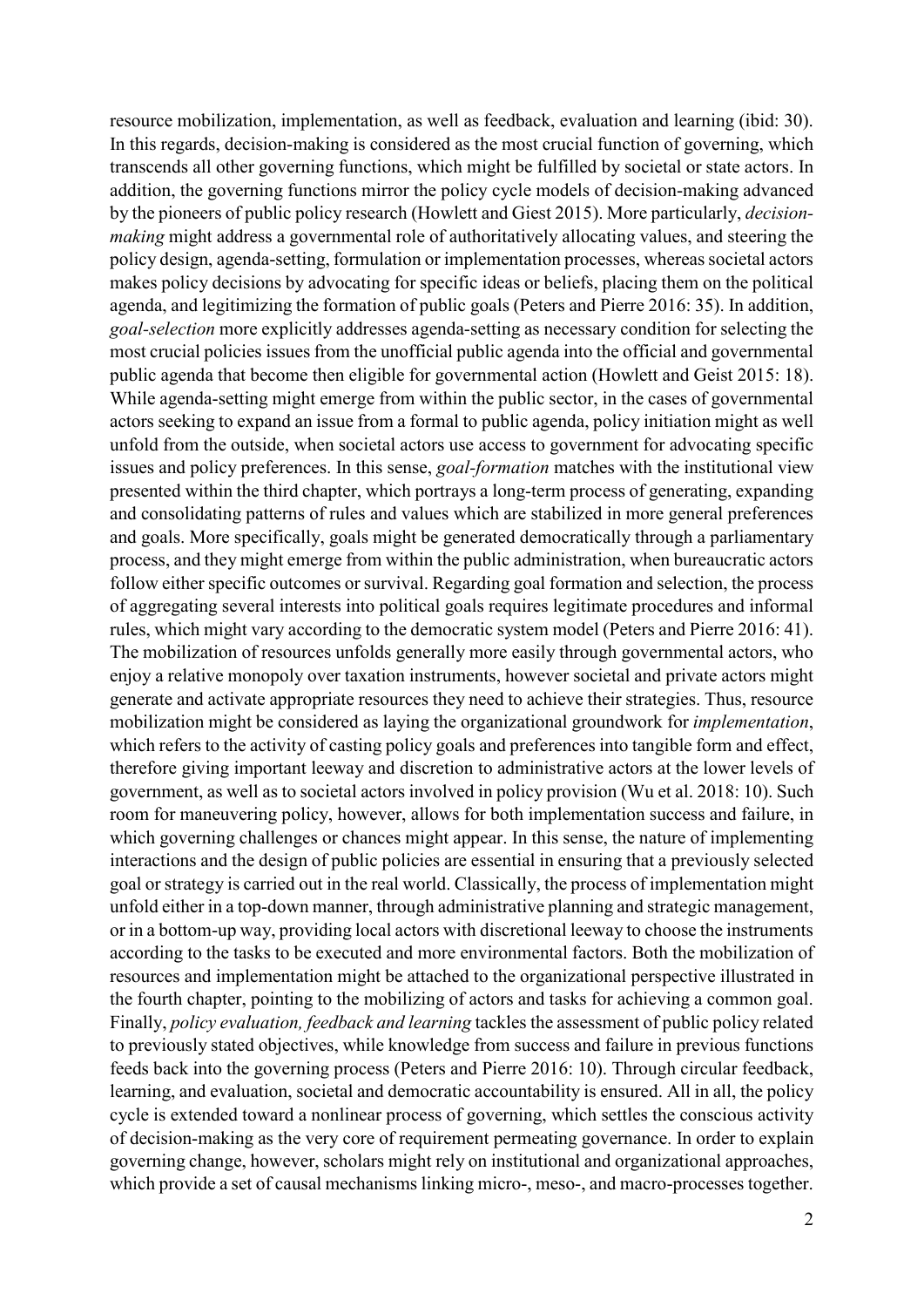#### 1.2. Change in the process of governing

Departing from previous notions of governance as a structure or system, the governing process is analyzed as timely ordered sequentiality of actions and events that might be aggregated within a non-linear policy cycle model (Peters and Pierre 2016). However, notions of stability, change, and transformation might transcend the circularity of policy cycle models, and suggest different explanations for understanding how the process of governing evolves over time, and why some patterns governance are likely to emerge within a policy field. In addition, each of the previous approaches, institutional and organizational, might offer a contrasted lightening upon the notion of stability and change, however, a general conceptualization is needed first, and differentiated in a second step. According to Pierson (2011), many scholars take snapshots of political without including the temporal sequentiality of events and actions within their analytical models, thus impoverishing their insights into the complexity of political life. In contrast, the notion of pathdependency introduces the dimensions of timing and sequentiality into the analysis by assuming that earlier events, disregarding their scale and width, have a greater impact upon the following actions than later events, mainly due to the mechanism of positive feedback (ibid: 18). Through the notion of path-dependency, structuralist or functionalist explanation biases are avoided, and the contingency, unpredictability, and ambiguity of governing processes are highlighted. Thus, while governing unfolds along an often short-time sequentiality, the broader organizational and institutional context fosters the maintaining of stability and status quo through rules, norms, or preferences and values (ibid: 30-31). Within a context of high ambiguity, the governing process might be guided by both the policy cycle and electoral politics, and in such a context, a linearity between decisions, strategies, and effects is not given, and political institutions might contribute to overall stability, reinforcing positive feedback through allocation power and resisting change (ibid: 43). All in all, the notion of path-dependency suggests broad conceptualization of stability and change through multiple equilibria and governing outcomes, the contingency of governing activities and events, the specific sequencing and timing of events, as well as the inherent inertia of governing processes, emphasizing steadiness over transformation (ibid: 44). However, main critics of path-dependency address the overtly motionless understanding of sequentiality, which is permanently locked-in, and only interrupted by critical junctures (ibid: 52). Henceforth, four types of sequential processes are suggested, widening the timely framework, and distinguishing between causal processes and their outcomes. The first process, *tornado*, represents the case of a sudden causal process unfolding over a short-time period and resulting in short-time outcome, while the second instantiation, *earthquake*, triggers an outcome occurring over a short-time and engendering a slow-moving effect. The third process, *meteorite*, exemplifies a short-time causal process causing a slow-moving outcome, and the fourth process, *global warming*, addresses the case of a slow-moving causal process generating a long-term impact (ibid: 81). Within the realm of governance, the four processual types correspond respectively to partisan *politics* for the first process, *path-dependency* and critical juncture for the second process, *threshold effects* as well as causal chains for the third process, and generational *replacement* of elite actors for the fourth process (ibid: 89). Overall, by introducing varying temporalities within the process of governing the short-time framework of politics and policy cycle is expanded to cover wider collections of causal explanations. Within another seminal publication, Streeck and Thelen (2005) suggest an alternative classification of change processes by distinguishing between incremental and abrupt processes on the one side, and continuous or discontinuous results on the other side. Regarding changes resulting in continuity, *reproduction* by adaptation tackles reactive or adaptive changes aiming to protect the status quo, while *survival* and return addresses continuity in the course of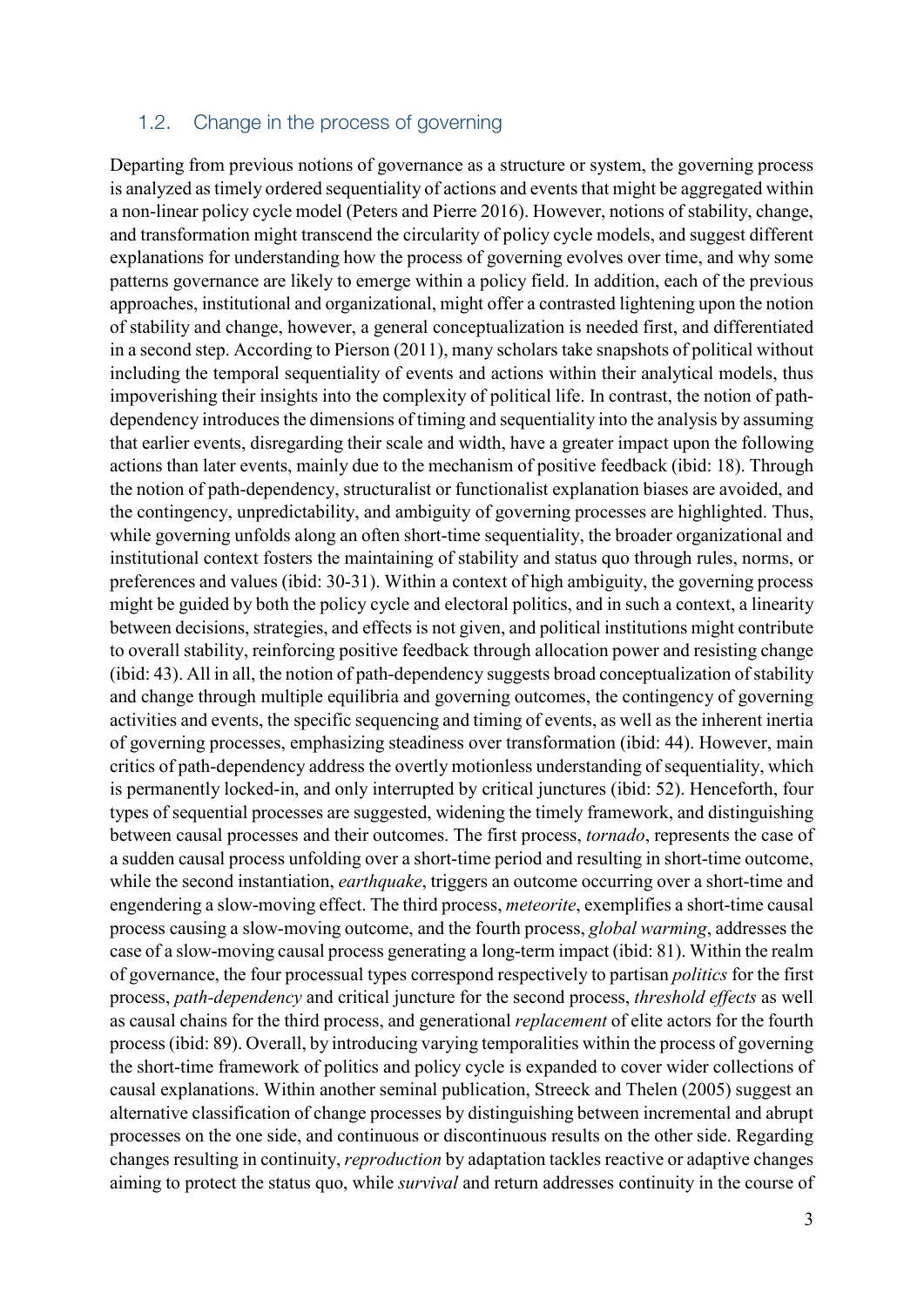action despite historical breaking point in analogy to path dependency, or critical juncture (ibid: 8). In contrast, institutional *breakdown* highlights a sudden process and gradual *transformation* a slow-unfolding process, both of which triggers discontinuity (ibid: 9). Further, changes might be analytically split off into endogenous and exogenous ones, while transformative changes are underlining endogenous character of individual actors contesting the status quo from within the institution and organization (ibid: 18). All in all, four endogenous, gradual, transformative types of changes are suggested. First, *displacement* outlines a change unfolding in abrupt or slow way and activating actors that previously challenged the dominant worldview, hence modifying the balance of power among challengers and defenders of the status quo (ibid: 22). Second, *layering* tackles a gradual but substantial change through the addition of new rules and instruments over the previous one, thus weakening support for the status quo (ibid: 24). Third, *drift* touches upon a slow-moving transformation occurring through the absence of effort for maintaining the status quo, thus rules and instruments remain the same but their intended effect drifts away (ibid: 26). Fourth, *conversion* deals with a gradual and profound change in which governing activities are redirected towards new objectives, hence the institutional and organizational framework is used for the interests of challenging actors (ibid: 28). In their theory of a gradual institutional change, Mahoney and Thelen (2010) elaborate further their explanation about endogenous and gradual changes, extending the time frame of analysis and introducing the notion of action constellation and coalitional dynamics to explain transformation, based on changing the preferences, choices, interests and values of actors. More specifically, according to a power-distributional approach, the degree of openness and compliance by the implementation of rules offer an explanatory key to understand governing dynamics, and how rule ambiguity opens a creative leeway and agency for individual actors to alter the governing process from within (ibid: 8). In this sense, each four type of endogenous changes fits with specific political context criteria and kinds of actors (ibid: 22). More precisely, displacement unfolds within an environment where weak veto opportunity and a high level of discretion allows *insurrectionaries* to actively mobilize actors against status quo, while layering occurs when veto is strong and discretion low opening room for *subversives* to transform the established order without breaking rules. Furthermore, drift unfolds within the framework of both strong veto opportunity and discretion, which leaves space for *symbionts* to exploit stability and neglect maintaining the status quo. Lastly, conversion is facilitated through weak veto possibility and high discretion level, creating a leeway for opportunists to reinterpret the rules for their personal advantage (ibid: 18-27). All in all, several actor constellations might be thinkable, and while challengers to the status quo are well equipped to destabilize established order, a more balanced view of stability and change has been suggested (Fligstein and McAdam 2012). Emerging from the theory of fields, a conceptualization of change as a gradual learning and punctuated equilibrium introduces the notion that interaction' dynamics are often strategic, and unfold in reaction to positioning of actors in proximate fields (ibid: 85). In this perspective, the emerging of strategic fields represents a core transformational process unfolding along four steps and beginning first with emergent *mobilization* where actors create new interaction lines, and second, establish a *settlement* through their social skills to created order out of chaos (ibid: 95). Within a third step, state *facilitation* addresses the involvement of state actors or capacities to support the settled order. In the fourth step, the establishment of an internal governance unit, by ensuring rule complying, stabilizes the overall field. However, a field perspective transcends the sole focus on stability, and suggests a more complex dynamic between on the one side, the *incumbents* defending the status quo, fostering field stability through internalized worldviews, establishing strong ties and securing organizational backing and on the other side, *challengers*, who are seeking to exploit previous failures, and build a counter-position by forming alliances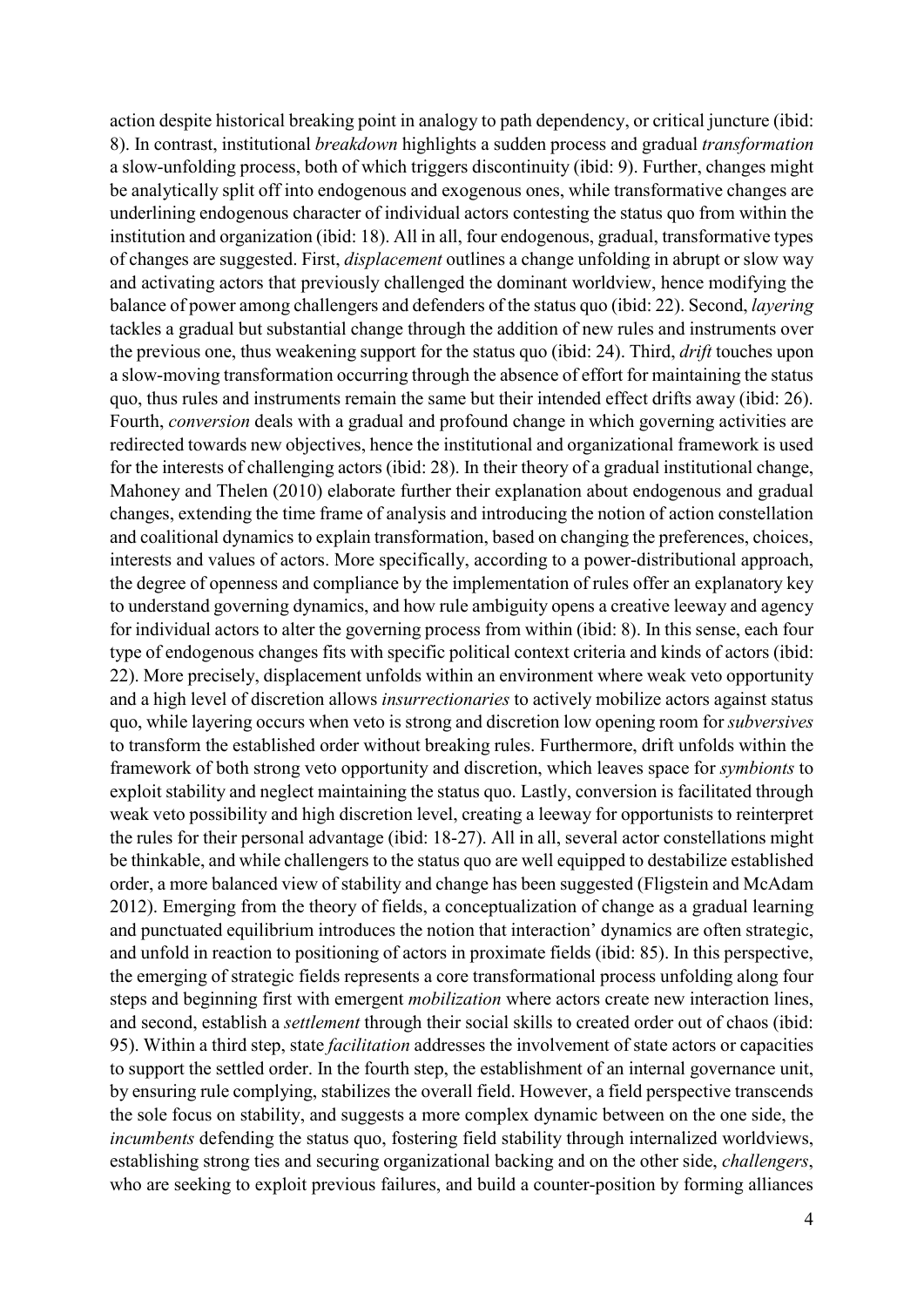with powerful groups, while at the same time finding a niche to avoid a confrontation (ibid: 98). In this context, the destabilization of strategic fields might either unfold in endogenous manner, through the field invasion by outside actors altering the established settlement and interests, or exogenously, through macro-events having impact upon the different action fields throughout the society and the state (ibid: 100). After the destabilization of the strategic field, however, the reestablishment of field stability is central, and both incumbents and challengers might use their social skills to fashion the new order, however in different ways and guided by distinct interests. Overall, the theory of field helps scholars to understand the dynamic of stability and change, as well as the role of proximate fields, political coalitions or the state by analyzing transformation.

Departing from a mainly institutional approach to change process, March (1981) conceptualized organizational change as non-controllable process that is intrinsically connected to stability and to theories of action in organizations, while organizational reactions to a complex environment implies routinized and adaptive action, as well as the integration of non-rational elements (ibid: 563). Basically, change is characterized as attentive, intelligent, and appropriate response to the environment, showing the quality of standard operative procedures, while relying on the criteria of survival and selection, and directed towards the solution of policy problems. In addition, the process of change relies on learning, trial and error, and implying bargaining or coalition among actors with different interests and preferences, dissemination across organizations, regeneration through renewing of goals, and overall responsiveness to environmental signals (ibid: 564-565). In the same line of thinking, Egeberg et al. (2017) portray organizational change as rational and instrumental process of design and redesigning overall organizational structures of governance, by creating, splitting, merging or terminating units and agencies by an intentional and conscious reflection on criteria of effectiveness or responsiveness (ibid: 38-40). Moreover, organizational design displays an effective manner of redistributing asymmetries of power, therefore, conflicts might appear among actors about structural choices. In a similar vein, Christensen et al. (2020) distinguish the notions of change and structural reforms, defining change as more encompassing concept, and including non-planned and non-deliberate transformation processes, while reforms are characterized as deliberate attempts to modify the core features of organizations (ibid: 131). According to the organizational approach, change and reform are tightly connected and attached to decisions, instruments, and strategies, while talk and action are bounded together throughout an instrumental and rational thinking (ibid: 132). Furthermore, the reform process might be then designed and organized in line with the principles of specialization and coordination, and while specializing involves creating specific units for organizational issues, area, clientele, and levels, coordinating might engage the modification of a positioning of units horizontally and vertically, or establishing a coordinative interministerial working group or commission (ibid: 136). Within the european context, different patterns of reform have been observed that are related to a New Public Management wave in the public sector, generating complex, hybrid, and multi-structured organizational arrangements (ibid: 140). For instance, while France and Germany are classified as slow-moving or reluctant reformer, Sweden was faster and more consensually implementing these waves of reform. As way of synthetizing, both institutional and organizational change are including elements of harmony and conflict (Tang 2011), and being impacted by exogenous or endogenous factors generating a dynamic of stability and transformation. In regards to previous conceptualization of the institutional (3.) and organizational (4.) approaches, however, different ideal-types of change process might be portrayed, which are aligned with the overall framework of governance presented in the second chapter. The idealtypification of the processes of change flows into an extended framework explaining the transformation across time among patterns of governance through the modification of values, preferences, choices, interactions, or strategies.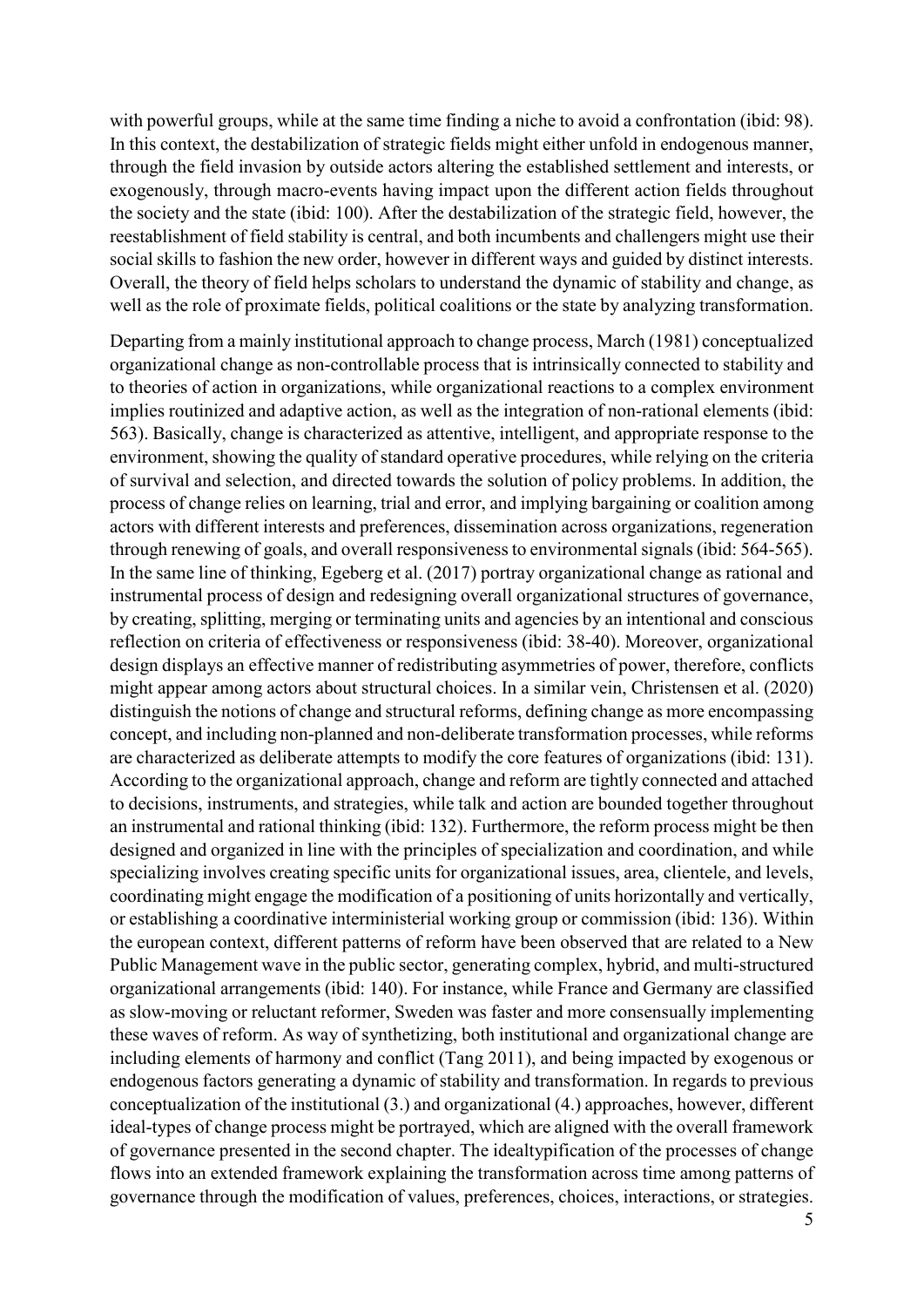In line with a conceptualization of institution and institutionalization previously outlined within the second chapter, *institutional change* might be defined as a change in the values, preferences, and choices of governing actors altering the process of generating, consolidating, and expanding the structural patterns of values and rules shaping political life. The mode of institutional change is predominantly *transformational* and *developmental*, including path-dependency effects and gradual and piecemeal cultural changes, which profoundly modify the frames and narratives for interpreting governing, and while sudden historical shocks might appear, they are often quickly reintegrated within the previous developmental path, or slightly modified through the changing of rules, norms, and traditions. The principles of institutional change are aligned with the *ethical* and *axiological* foundation of metagoverning in its institutional understanding, therefore mainly relying on values and preferences as elements of transformation and reflection about the process of governing. The criteria for an institutional change are the *legitimacy* and *appropriateness* of events, actions, and attempts of actors' constellations to re-appropriate and reframe the meaning of governance, while redirecting sense-making and values. Institutional change unfolds mainly at *macro-level* and throughout a *long-term* timeframe, generating a clear pattern of *orientation*.

In regards to the delineation of organization and organizing presented within the third chapter, *organizational change* might be defined as change in the interactions, instruments and strategies of governing actors modifying the process of creating, maintaining, or dissolving the structural patterns of tasks and actor's interactions directed towards a common objective. The main mode of organizational change relates to deliberate effort to *design* and *reform* a given organizational structure by modifying the allocation of tasks, accountability lines, specialization, coordination, which encompass short-term effects of bureaucratic politics, as well as threshold moments and critical junctures affecting the overall constellations of actors, the governing capacity, and lines of accountability. The principle of organizations change is essentially *instrumental* or *rational*, suggesting a tight coupling between talk, action, and effect of reforms. Furthermore, the criteria for achieving organizational change tackle predominantly the *effectiveness* and *responsiveness* of action within a complex and ambiguous environment. Further, organizational change unfolds mainly at *meso-level*, within a relatively *short-time* frame, creating then a *coordination* pattern.

|           | Institutional Change                | Organizational Change         |  |
|-----------|-------------------------------------|-------------------------------|--|
| Mode      | <b>Transformation</b> , Development | Design, Reform                |  |
| Principle | Axiological, Ethical                | Instrumental, Rational        |  |
| Criteria  | Legitimacy, Appropriateness         | Effectiveness, Responsiveness |  |
| Level     | Macro-Level                         | Meso-Level                    |  |
| Timeframe | Long-term                           | Short-term                    |  |
| Pattern   | Orientation                         | Coordination                  |  |

Table 1. Institutional and Organizational Change

Source: Author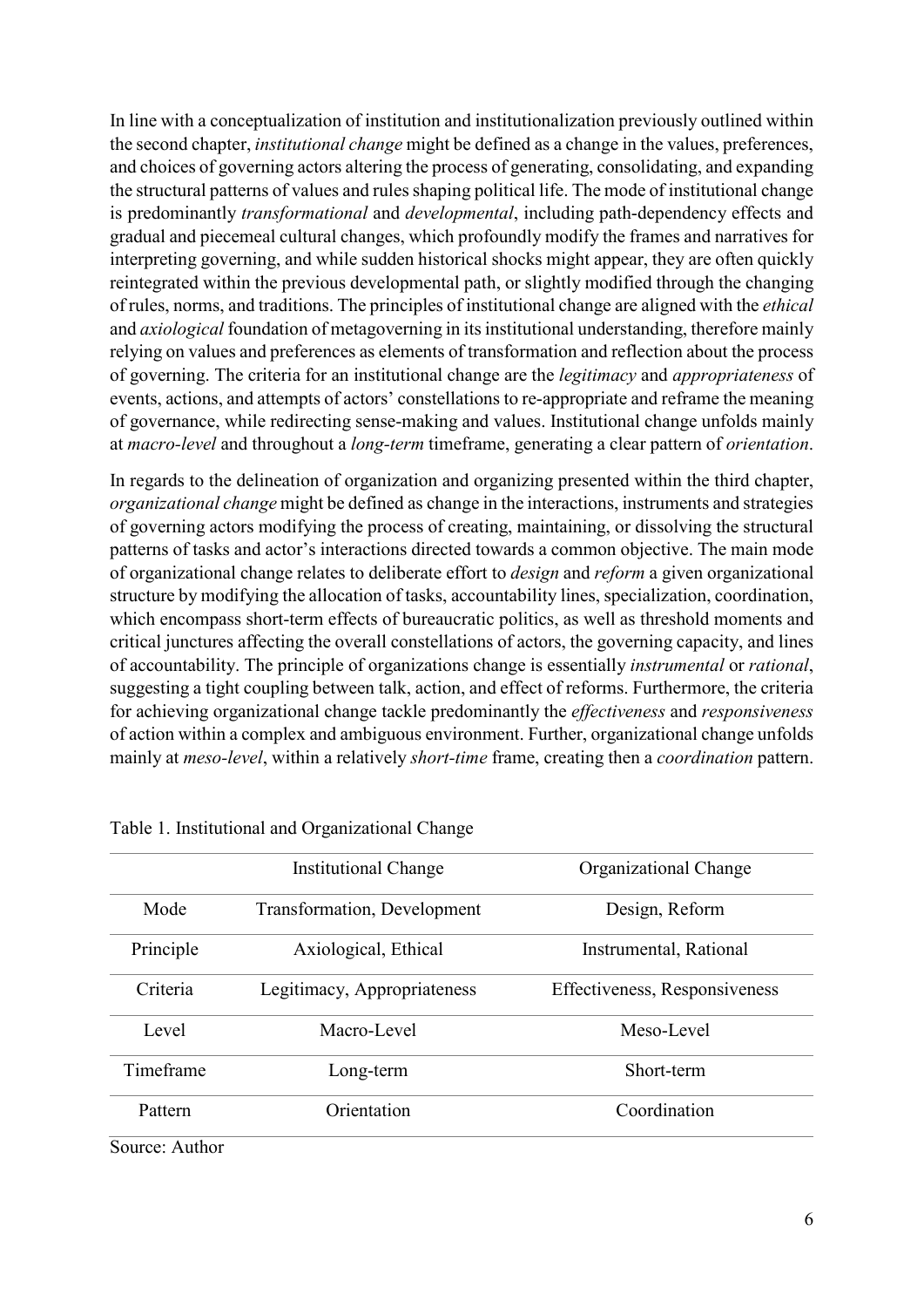Within the second chapter, the process governing was analyzed through general framework that contained the main elements, including metagovernance, governance, governing, constellations and actors, as well as patterns of governance. In the second and third chapters, respectively, the institutional and organizational approaches were presented separately, highlighting their unique and differentiated character both in terms of stability and change. However, in order to pass the empirical examination, both approaches might be articulated in coherent way, underlining their mutual causal mechanisms, effects, and overall entanglement. To build the extended framework for governance, processes might be distinguished from their causes and effects (Pierson 2001). As regards to *causal* explanations of change, institutional shift in values and preferences might illustrate how endogenous dynamics modify over time the overall frames, narratives, traditions, and perceptions of governing dilemmas, which impact on choices (Bevir and Rhodes 2003). In addition, organizational change in instruments and strategies might be explained by the shifted constellations of actors that modifies the overall structure of interactions and power distribution, affecting the realization of common goals. In terms of a *process* explanation, governing as such might be understood as the entanglement of institutional and organizational processes, and more specifically as the articulation of orientation and coordination. In this sense, while institutional change in axiological direction effects choices about interactions, instruments and strategies, in the same manner, organizational change of strategical rationality impacts an orientation towards some ethical values and preferences. Lastly, causal and process explanations might help to catch the *effects* of governance, including institutional, organizational, and the articulation of both as well. Orientation patterns are explained by shifts in the institutional process and organizational effects, while coordination patterns are formed by both organizational and institutional effects.



Figure 1. Extended Analytical Framework for Governance

Source: Author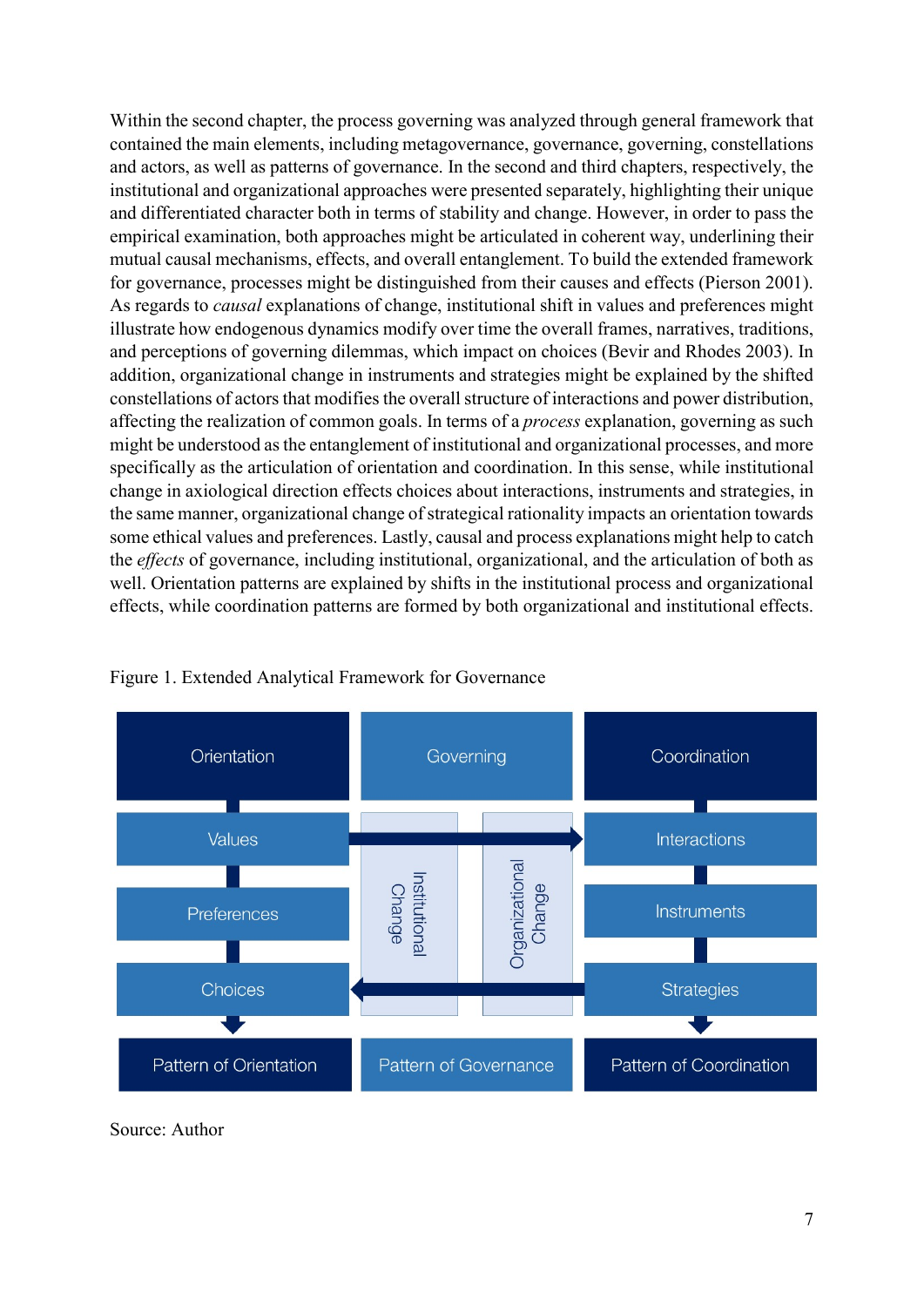### 2. Introducing multilevel governance

Within the previous section, the extended analytical framework for governance was presented, the institutional and organization type of change were distinguished and the process perspective on governing was clarified under by evoking its conceptual and ontological foundations. Taking stock of the governance framework outlined in the previous chapters, the multilevel character of governing will be highlighted, and the notion of multilevel governance defined. Throughout the following subsections, the process of governing in multilevel arenas will be specified, while some explanations for understanding overall change in multilevel governing will be delineated.

#### 2.1. Defining multilevel governance

The notion of multilevel governance emerged in the early 1990's from the work of Gary Marks on the European structural policy, and supported later on by Liesbet Hooghe on subnational or regional mobilization in the context of European integration (Bache and Flinders, Marks 1992, Marks et al. 1996, Hooghe and Marks 2010). Within the context of a restructuring of a Western, European polity, and a move towards deepened European integration in scope and depth in the late 1980's, the notion of multilevel governance was forged to describe the historical alteration of competencies among governing levels, and more specifically the simultaneous strengthening of supranational and subnational actors (Peters and Pierre 2004). Theoretically, the new concept of multilevel governance was established as third paradigm transcending the dominant schools represented by, one the side, intergovernmentalism, and state-centered realism, and on the other side, international relations, and neofunctionalism, whereby both theoretical strains previously dominated the field by explaining European integration in two opposed manners. As seen from the *intergovernmentalist* lenses, the European integration process was mainly dominated by the national member-states, that are the key European players taking the most important decisions, remaining in control of supranational actors, and retaining their constitutional mandates, major core state powers, or opportunity to exit the European arena whenever they wish (Jessop 2004). As observed from the *neofunctionalist* perspective, the European integration process is largely superseded by supranational actors, who are empowered by the growing interconnectedness of the national economies, and the spill-over trend towards a deepened integration of policy sectors and policy interests, thus supranational actors gain advantage over national states over the longterm by winning societal allies and developing a European constituency (George 2004). Overall the shifts towards intergovernmentalist and neofunctionalist explanations might be represented through a wave of European integration, whereby supranational and national actors have gained or loosed competencies over time. However, the concept of multilevel governance offers a more encompassing framework that acknowledges the multiplicity of levels of government, whereby the member-states are not anymore the sole locus of political powers, whereby the subnational, national, and supranational actors share their sovereignty and engage in the process of collective decision-making (Marks et al. 1996: 343). Whereas multilevel governance has been associated with an unbalanced focus on functional spill-over strengthening the supranational over national actors, multilevel governance is actually recognized as a theory of European policy-making that entails an actor-centered approach analytically distinguishing the strategies of elected and nonelected decision-makers at different levels of governments (George 2004; Marks 1996; Piattoni 2010). Within such a strategical framework, the notion of multi-level governing challenges the very understanding of statehood in terms of monopoly of legitimate coercion, territorial domain of authority, and clear-cut constitutional identity (Jessop 2004). In contrast with a state-centered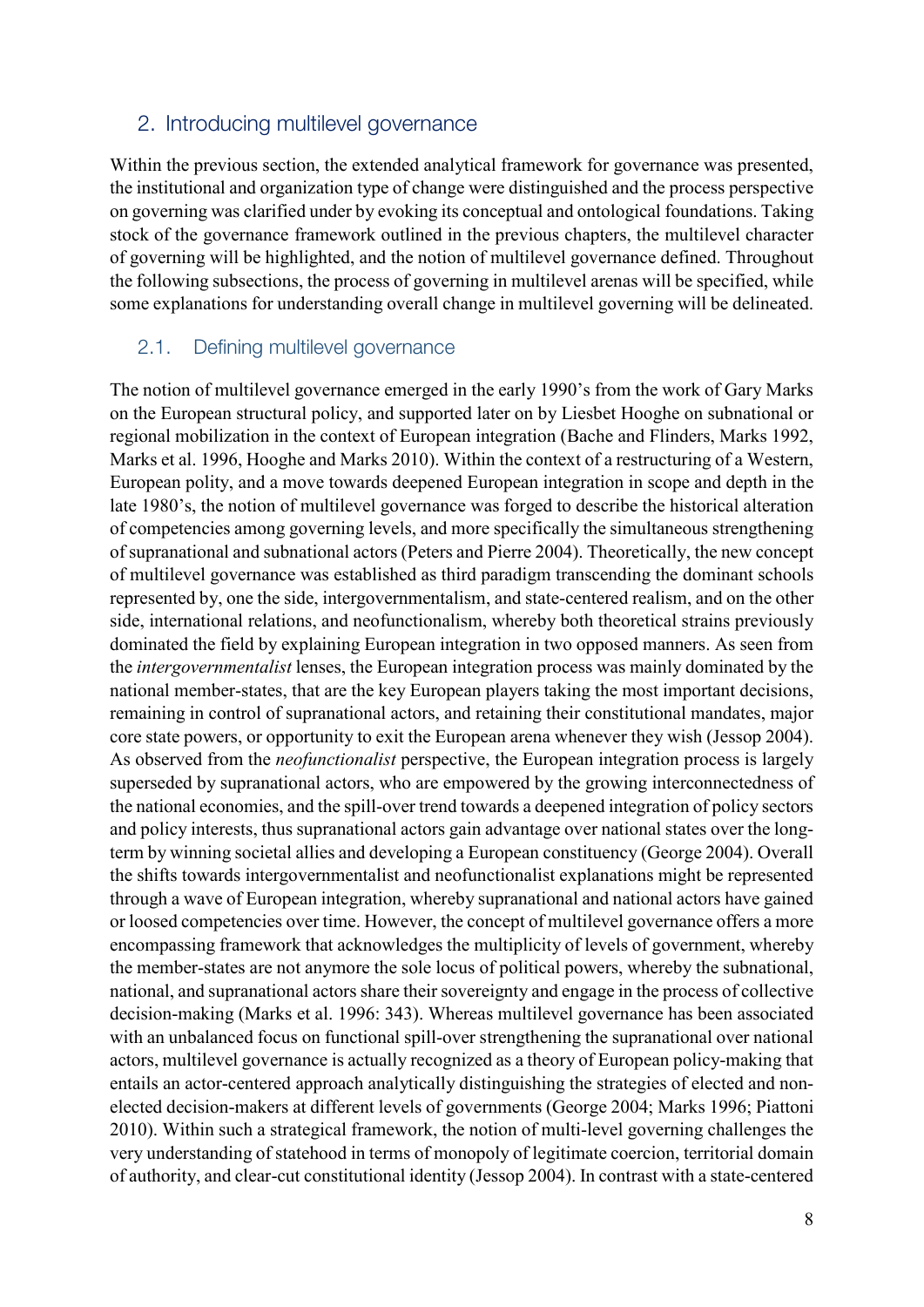approach to multi-level governing, the governance-centric outlook highlights the reorganization of state power, and the rescaling of state sovereignty, while it recognizes the de-nationalization of statehood, the de-statization of political systems, and the internationalization of policy fields, which altogether underlines the necessity to conceptualize European integration as an historical process transforming common notions of power and politics (ibid: 64-66). Alternatively, multilevel governance is characterized as sequential process of policy-making and a loosely-coupled multilevel system, whereby the pattern of loosely-coupling might be observed among national, European, and subnational levels, *vertically*, among subnational or national actors, *horizontally*, or within the different legislative, executive, and judicative branches of government, *internally*, thus multilevel governing might separate powers in a more complex manner (Benz 2010: 216).

In line with governing as described in the previous chapters, multi-level governance within the European Union displays several modes that might at first glance appear different from classical modes of hierarchy, market, and network. A classification in the context of europeanization has been suggested by Scharpf (2010), distinguishing among mutual adjustment, intergovernmental negotiation, joint decision, and hierarchical direction. Whereas the mode of *mutual adjustment* represents the most basic behavior of national governments, *intergovernmental negotiation* sets out coordination by agreements of national executives remaining in control of decision-making, *hierarchical direction* points to the supranational centralization of decision at a European level, without participation of member-states, and finally, *joint decision-making* addresses a merging of intergovernmental negotiation and supranational centralization called the community method (ibid: 69-75). In addition, Benz (2010) has added *network governance* and the Open Method of Coordination as governing modes supplementing the previous classification, while reframing a hierarchical direction as asymmetric interaction among actors, as opposed to a governing mode by command and control (ibid: 218-219). In this regards, network governance facilitates policymaking by linking different actors and levels, while the *Open Method of Coordination* seeks to trigger policy convergence through competition. Moreover, Piattoni (2010) emphasizes a mode of network governance, suggesting *committee governance* as supranational manner for solving technical challenges, while finally, the *new modes of governance* mainly correspond to an Open Method of Coordination through self-steering, blaming and shaming. Finally, Rosenau (2004) advances a classification for transnational governing encompassing governance with or without government, market governance, network governance, as well as *side-by-side governance*, and *mobius-web governance*, which represent more singular manners of governing transnationally. For instance, side-by-side governance tackles cooperative exchanges among transnational nongovernmental elites, while mobius-web-governance raises a hybrid dynamic, fully overlapping actors and levels (ibid: 41-45). Returning to the notion of a loosely-coupled multilevel dynamic, Benz argues that the level of coupling hinges on the governing modes and strategies employed by actors within each arena. Either through vertical, horizontal, or internal coordination, levels of coupling might range from *uncoupled*, by mutual adjustment or autonomy, towards a *tightly coupled* joint decision-making by binding mandates, and finally, loosely coupled relationships might involve different forms of shadow negotiations and cooperation (ibid: 223-225). At last, while loose-coupling of multilevel governing might undermine democratic legitimacy, it shows an essential feature of European multilevel governance. Within the same vein, Peters and Pierre (2004) have suggested the existence of a Faustian bargain, in which a consensual and cozy style of decision-making and bargaining might actually hide the powerful relationships among strong players, who dominate the multilevel game in the absence of clear institutional rules. However, constitutional principles might allow for an equality of power among actors, levels, and arenas.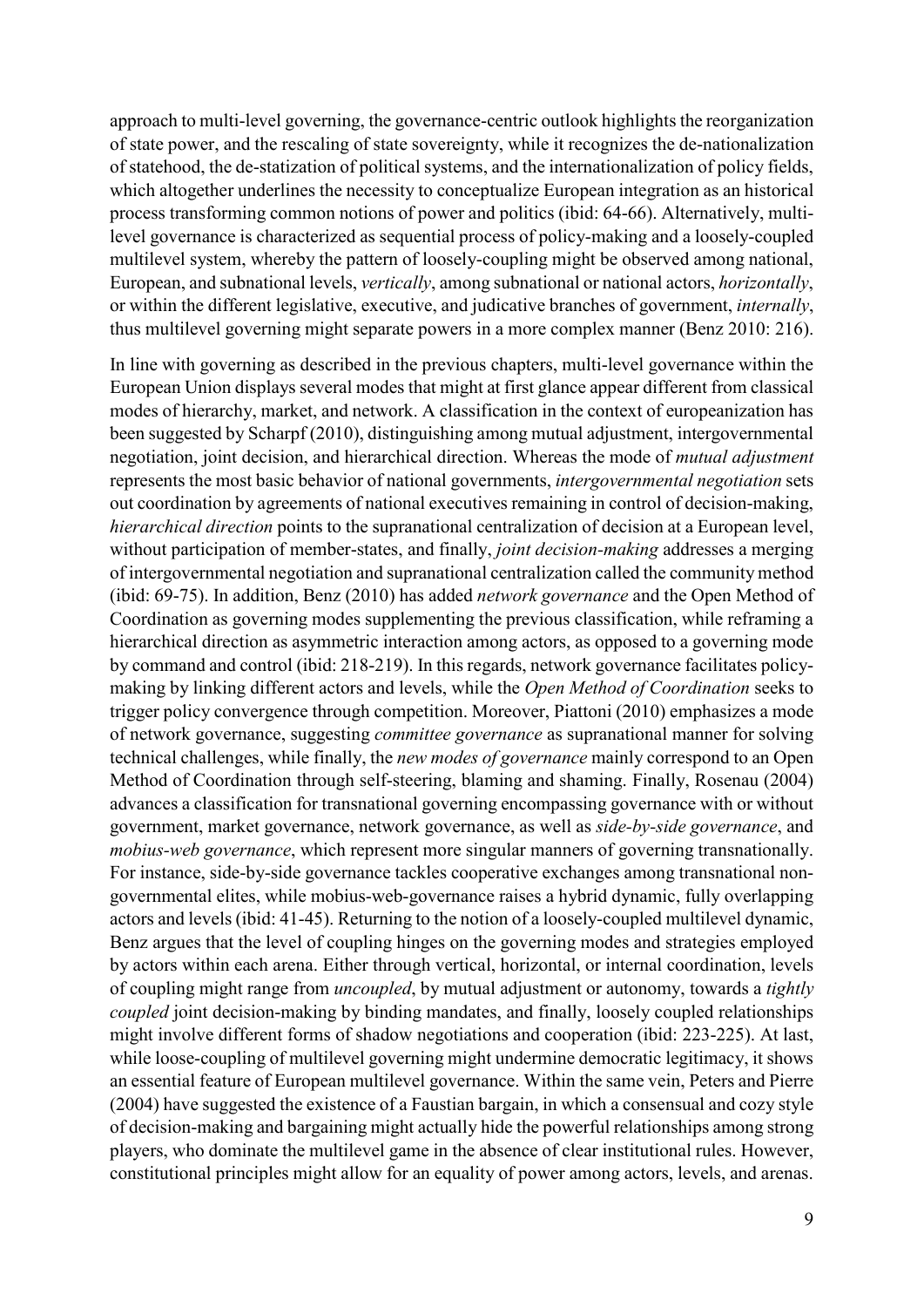The concept of multilevel governance might be used in normative, theoretical, or analytical way and the most seminal contributions (Piattoni 2010) have strengthened its analytical foundation. Famously, Hooghe and Marks (2004; 2010) have advanced two types of multilevel governance, termed Type I and Type II. The *first type of multilevel governing* is characterized by a generalpurpose jurisdiction and power-sharing at a limited number of governmental levels and bundled into few policy packages, membership is non-intersecting and territorially organized, while the overall framework displays a system-wide architecture similar federalism with a power division among legislative, executive, and judicative. The *second type of multilevel governing* displays an ensemble of task-specific jurisdictions that are assigned to a large numbers of levels, powerdividing at numerous territorial scales and distributed functionally according to policy-specific objectives, membership is intersecting, overlapping and potentially competing, whereby overall such a polycentric framework allows for a multiplicity of decision-making loci and arena, where power division is not given (ibid: 18-22). In addition, both types of multilevel governing imply specific visions of decision-making that are biased in their basic political framing. For instance, the first type of multilevel governing favors the establishment of intrinsic communities building citizen identities who might express their opinions through voice and political deliberation, thus conflict articulation is organized through collective self-government and party competition. The second type of multilevel governing, in contrast, priviledges ad hoc and instrumental emerging of extrinsic communities, in which political deliberation is expressed through exiting an arena, shifting jurisdiction, thus engendering conflict avoidance and splitting off decision-making, by allowing more flexibility and tailoring scales towards problem-solving (26-28). In the European Union, the first and second types of multilevel governing are more intermeshed than separated, thus the functional-horizontal governing type is often nested within a vertical-general governing that represents more durable arrangements that might be constitutionalized over time (ibid: 26).

Building on the previous differentiation between types of multilevel governing, Simona Piattoni has elaborated a fine-grained analytical framework for mapping change in multilevel in policy, politics and polity (2010). More specifically, her theory of multilevel governance assumes that national governments have been challenged in their gate-keeping role and their ability to control the center-periphery gate, the state-society gate, and the domestic-foreign gate (ibid: 19-20). In this regards, multilevel governance opens a conceptual space established through an articulation of three axes and planes, the center-periphery axis, the domestic-international axis, and finally, the state-society axis, whereby the point of origin embodies the ideal-typical sovereign national state. Whereas the *first axis* shows a movement away from a unitary state towards decentralized configurations, the *second axis* signals a shifts away from state autonomy towards international cooperation, and the *third axis* reflects a pendulum between the public and private involvement of actors in multilevel governing (ibid: 28). Altogether, the three axes shape a three-dimensional space delimiting three conceptual planes, the *first plane* addressing the internationalization and decentralization nexus and the strengthening regionalization, the *second plane* highlighting the classical theories of European integration, and the *third plane* relying on civil society advocacy and mobilization at subnational level (ibid: 29). All in all, such a three-dimensional conceptual space allows for understanding the variation and change in multilevel governing, as well as the strategies of actors evolving within and between multilevel arenas. Finally, tacking stock of the literature on multilevel governance, and in line with the definition of governance offered within the previous chapters, multilevel governance is defined as *the process of governing among and within levels of government*. This definition matches with the analytical governance framework in terms of coordination, orientation, constellations, governance patterns, and metagovernance.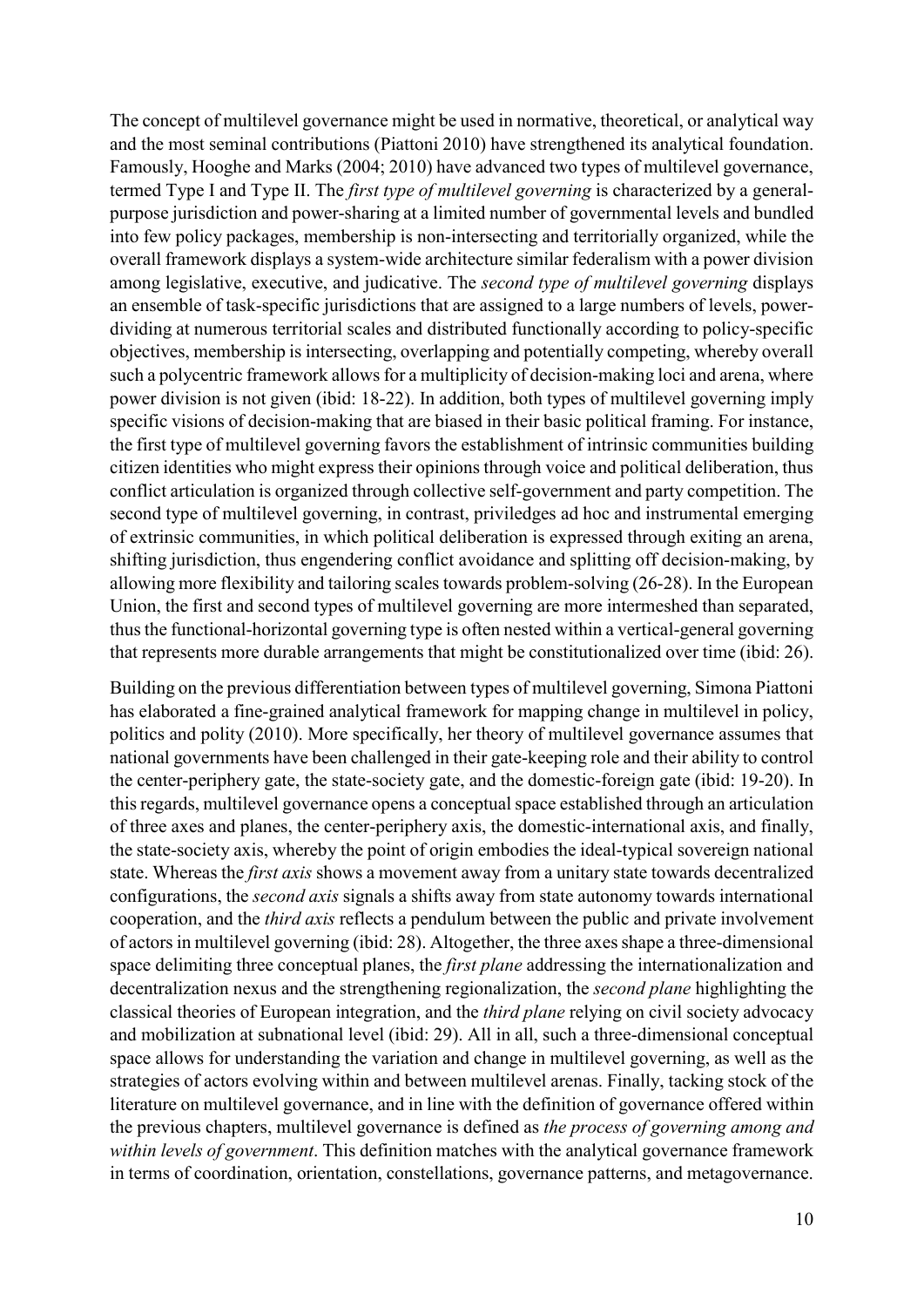#### 2.2. Describing multilevel governing in the European Union

In line with the identification of governance as sequential process of governing that is analogous with a public policy cycle, and involving different intensities and temporalities of institutional, and organizational change, multilevel governance might be equally described in non-linear way along a policy cycle model encompassing multilevel dynamics as well. The early classification of the policy-making process within the European Union of Marks al. (1996) might historically be attached to the pre-constitutional framework given by the Maastricht treaties. In their works, the authors distinguish four policy making phases, including policy initiation, decision-making, implementation, and adjudication. Within the first stage, the European Commission dominates the *agenda-setting* by using its formal power to initiate and draft legislation, however, both the European Parliament and the Council of the European Union share some limited agenda-setting power, while a multiplicity of interest groups and subnational actors mobilize their preferences, values and interests into the European policy arena, influencing the European Commission and the European Parliament. Thus, the European Commission represents an essential actor through the policy initiation stage by expanding its nodal position as interlocutor of national executives, subnational actors and interest' groups, however, without being the only critical actor impacting agenda-setting (ibid: 357-361). In the second stage, the Council of the European as an assembly of governmental executives undertakes the main competency for *decision-making*, for instance by adjusting policy proposal to their own national preferences and interests, or defining the role of the European institutions in the policy-making process, however, without retaining an overall control over the legislative process. In this regards, the European Parliament enjoys meaningful decision-making capacities through the rule of qualified majority, the institutionally constrained use of veto, and the co-decision procedure triggering a consensual decision-making style, which locks the Council of the European Union into a complex field, where the European Commission develops coherent positions and political negotiation skills. In sum, the Council of the European Union remains the major decision-making actor, however, the European Parliament, as well as the European Commission retain a decisive role through intermeshed competencies (ibid: 362- 366). In the third stage, the European Commission maintains formal executive competencies, while the national governments undertake a responsibility for *policy implementation*, however, their respective competencies are intermeshed, and while national executives might oversee the executive role the European Commission through comitology, the European Commission might enjoy considerable leeway in the day-to-day implementation through directing involvement and selected partnerships with subnational actors and interests groups, or through the monitoring of European funds (ibid: 367-369). Lastly, in the fourth stage, the European Court of Justice plays a crucial role within the *adjudication stage* by redesigning the legal framework of the European Union in a supranational manner, and by reinforcing the supremacy of European Law upon the national law, thus modifying the balance between national legislative and executive powers and providing the overall groundwork towards integrated European polity. Moreover, the European Court of Justice undertook a political function by shaping European integration, providing the legitimization for a constitutionalizing the European Union, and strengthening the supranational actors, and more specifically the European Commission or the European Parliament (ibid: 370- 371). All in all, this first classification of the European governing process is useful, however, it does not fully correspond with the governing process model suggested in the first section of the present chapter, and lacks the newest constitutional and policy-related developments unfolding since the beginning of the second millennium in the European Union. Finally, by synchronizing the process governing at a European and national level, analytical coherence will be improved.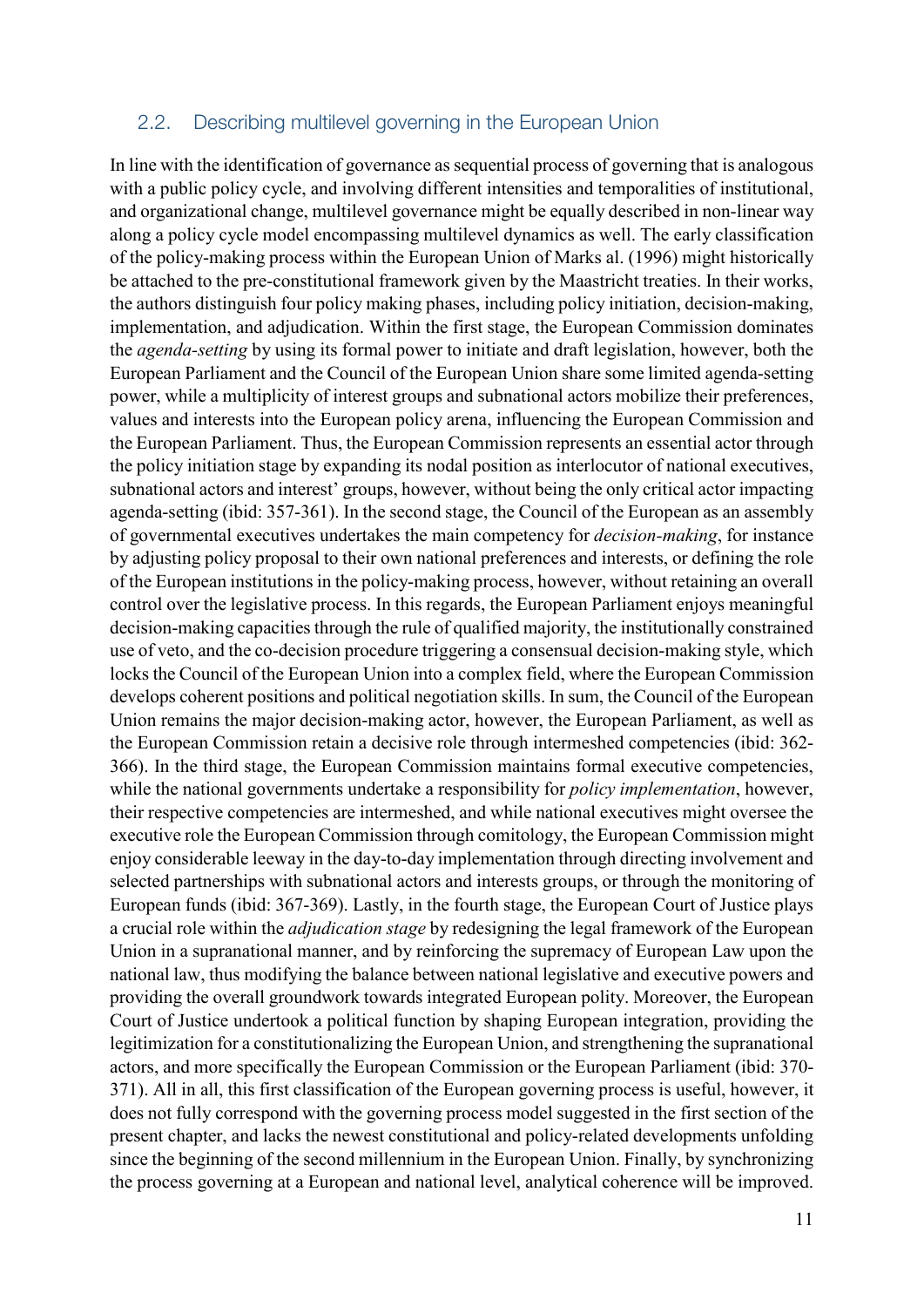Taking stock of the constitutional modification taking place at the beginning of the millennium, Heidbreder and Brandsma (2018) describe the European governing process along a policy cycle model encompassing problem definition, policy-formulation, implementation, or evaluation. In the *problem-definition* stage, the European Council and the European Commission are depicted as being both essential, with the European Council enjoying no official legislative competency, however impacting largely legislative decisions and proposal, while the European Commission undertakes overall responsibility for the legislative agenda, by issuing green and white papers, and speaking as unitary College of Commissioners. In contrast with the previous classification, however, the myth of the European Commission as a unitary actor is contested (Hartlapp et al. 2014), and the European Council gained influence through a restrengthening of the Community method and intergovernmental negotiations, reducing some strategical leeway for supranational actors. In the *policy formulation* stage, while the European Commission still enjoys an exclusive right for legislative proposal, an intermeshing of European institutions including the Committee of Regions and the Economic and Social Committee, as well as the influence of interest groups and expert groups have triggered an intermeshing of agenda-setting, policy-formulation, as well as decision-making and a weakening of the European Commission through co-decision process. In other words, the informal procedures and institutionalization of trialogues as a standard mode of interinstitutional coordinated have consolidated the power of non-legislative actors and their weight in bureaucratic politics, opening a new strategical space for the Council of the European Union to advance its legislative function (Heidbreder and Brandsma 2018: 811-813). In *policyimplementation*, while in most policies the European Commission undertakes responsibility for compliance, it is monitored differently according to the delegation type, and member-states are empowered through delegated acts to monitor the implementation process, whereas throughout implementing acts, the European Parliament is strengthened in its control functions (Brandsma and Blom-Hansen 2017). In addition, policy implementation is highly complex, while memberstates are pulled between respecting the primacy of European Law, and ensuring administrative autonomy and parliamentary control (Heidbreder and Brandsma 2018: 814). As regards a *policy evaluation*, both ex-ante appraisement and better regulation initiatives, and ex-post assessments have been enlarged, however its political application remains relatively weak. All in all, policymaking in the European Union became increasingly complex, and the rebalancing of European institutions entailed the restrengthening of the European Parliament through the enlargement of co-decision procedures, the revival of intergovernmental negotiations in the European Council, and the dispersal of interests within the European Commission. In this regards, the classification of multilevel governing in the European Union as regulatory polity is challenged by a growing politicization of the policymaking process through the intensive use of trialogues beside classic procedure, and through the multiplication of non-binding informal governing modes (ibid: 817).

In way of conclusion, the process of governing among and within levels in the European Union is complex and highly intermeshed with the national politics of the member-states, particularly through the multi-level positioning of political parties at different levels, and whereas the power of European party groups in the European Parliament is increasing, the national party system is still dominating the European political arena (Hix 2010). Finally, multilevel governance within the European Union is still marked by the absence of core states power at a supranational level, and by an unclear separation of power, making the choice towards stronger parliamentarization, deliberation, or constitutionalization of the European more essential (Jachtenfuchs 2010; Bache and Flinders 2004). At last, governing in the European Union is challenged by weak democratic accountability, and by the complexity of the decision-making process across, and within levels.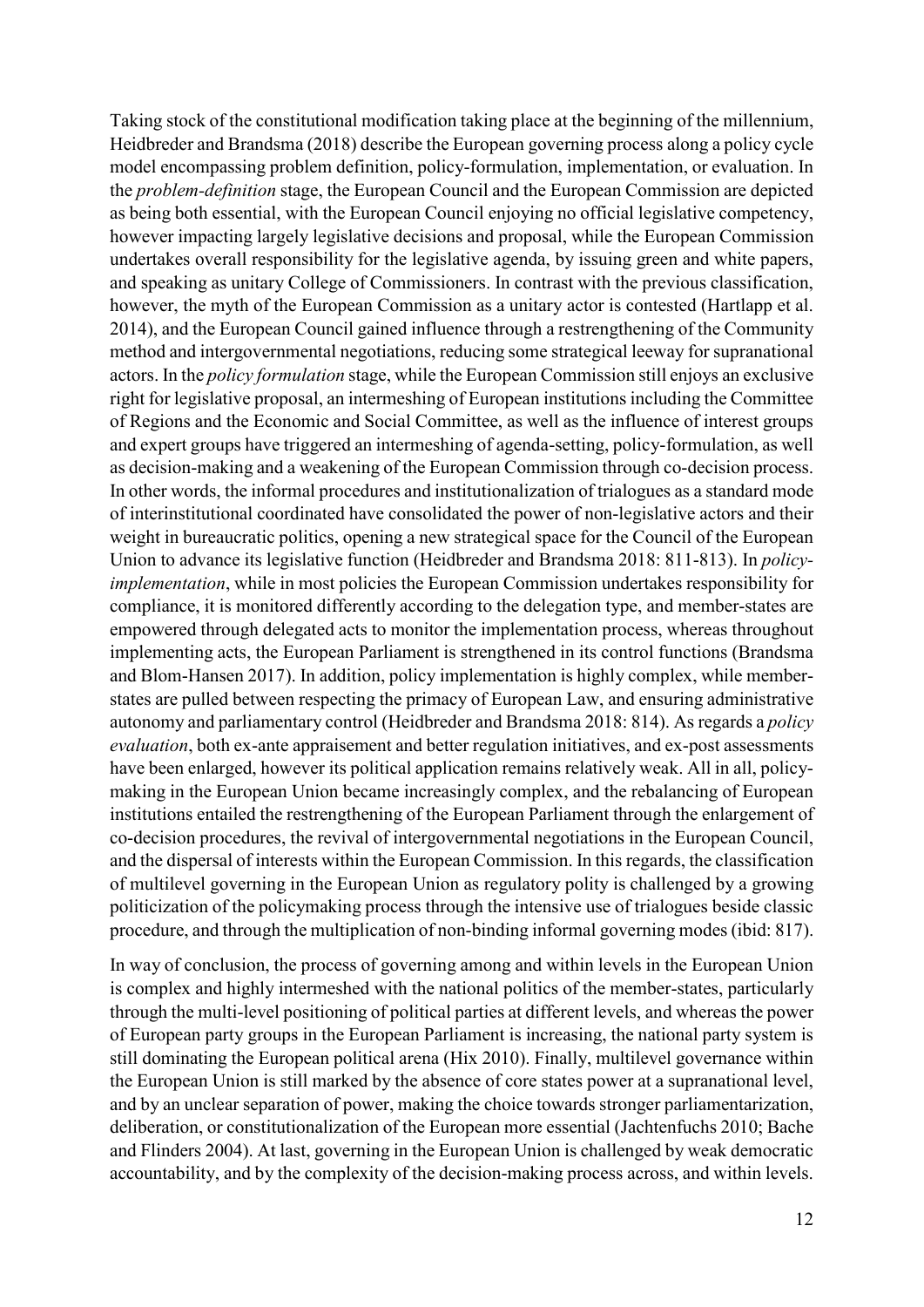#### 2.3. Explaining multilevel change in the European Union

In the previous subsections, the notion of multilevel governance was defined, while the process of governing in the European Union was shortly sketched. Within the following subsection, the multiple changes along multilevel governance will be embedded into some theoretical attempts to explain change among and between levels in the European Union, before providing a general framework in the last section. Recalling the distinctness between institutional and organization change previously addressed, changes in multilevel governing unfold either in transformational manner, through axiological shifts in values, preferences, and choices, or by a design, through the instrumental and rational modification of interactions, instruments and strategies. Moreover, it might be necessary to combine both the institutional and organization approaches to catch the full picture of multilevel governance, and understand overall transformation of European polity, politics, and policy (Egeberg 2006). More generally, change within the European Union might be theorized in terms of European integration or Europeanization (Börzel and Risse 2003: 57). First, the notion of *European integration* points to an ontological process whereby the European Union pools the sovereignty of its member-states while it establishes institutions at a European level that trigger a widening and deepening of European competencies and a restrengthening of political unification (Mastenbroek 2018; Radaelli 2003). Moreover, European integration ideas have been theorized in terms of intergovernmentalism or supranationalism, whereby multilevel bypassed the duality of national and supranational interactions, by suggesting the more complex multilevel game involving subnational actors gaining strategical leeway in the European polity (Piattoni 2010). In addition, Egeberg has suggested that a deepened transformation of European polity towards integration might be accompanied by the emerging of a multidimensional space at European level that blends different lines of territorial, sectoral, and political conflicts (2006: 19). In other words, the governing architecture of the European Union has become increasingly complex by channeling the political conflicts through interest representation, and redistributing power among levels or actors, thus internalizing external challenges into increased consistency, interconnectedness and interdependency (ibid: 29). Regarding administrative integration at the European level, the notion of *multilevel administration* acknowledges the growing importance of bureaucratic actors at different levels of European polity, and the interconnectedness among jurisdictions, encompassing the supranational, intergovernmental, and intragovernmental levels of public administration (Benz 2015). More generally, the growing autonomy and consolidation of the European Commission and the European Parliament as supranational actors has triggered the establishing of a multilevel administration, which partly incorporate national administration (Egeberg 2015). In other words, the formation of a political center at European level goes along with a differentiation of implementation processes, which might unfold either in direct, indirect or hybrid manner, whereby national agencies are double-hatted and might be employed as part of national administration or European administration (ibid: 72). Alternatively, the concept of *European Administrative Space* highlights the emerging of multilevel administration as process of institutionalizing common administrative capacities, which might be decomposed into three evolving dimensions of independency, integration, and co-optation (Trondal and Peters 2015). Finally, Schimmelfenning et al. have highlighted the interrelatedness between integration and differentiation and observed patterns of a differentiated integration, whereby the differentiating tendencies are tightly linked with European integration, and whereas interdependency promotes integration, politicization fosters differentiation (2015). All in all, European integration defined as process of institutionalizing and organizing European polity is triggered by the combined use of governing strategies and a channeling of political conflicts (Princen 2011; Heidbreder 2017).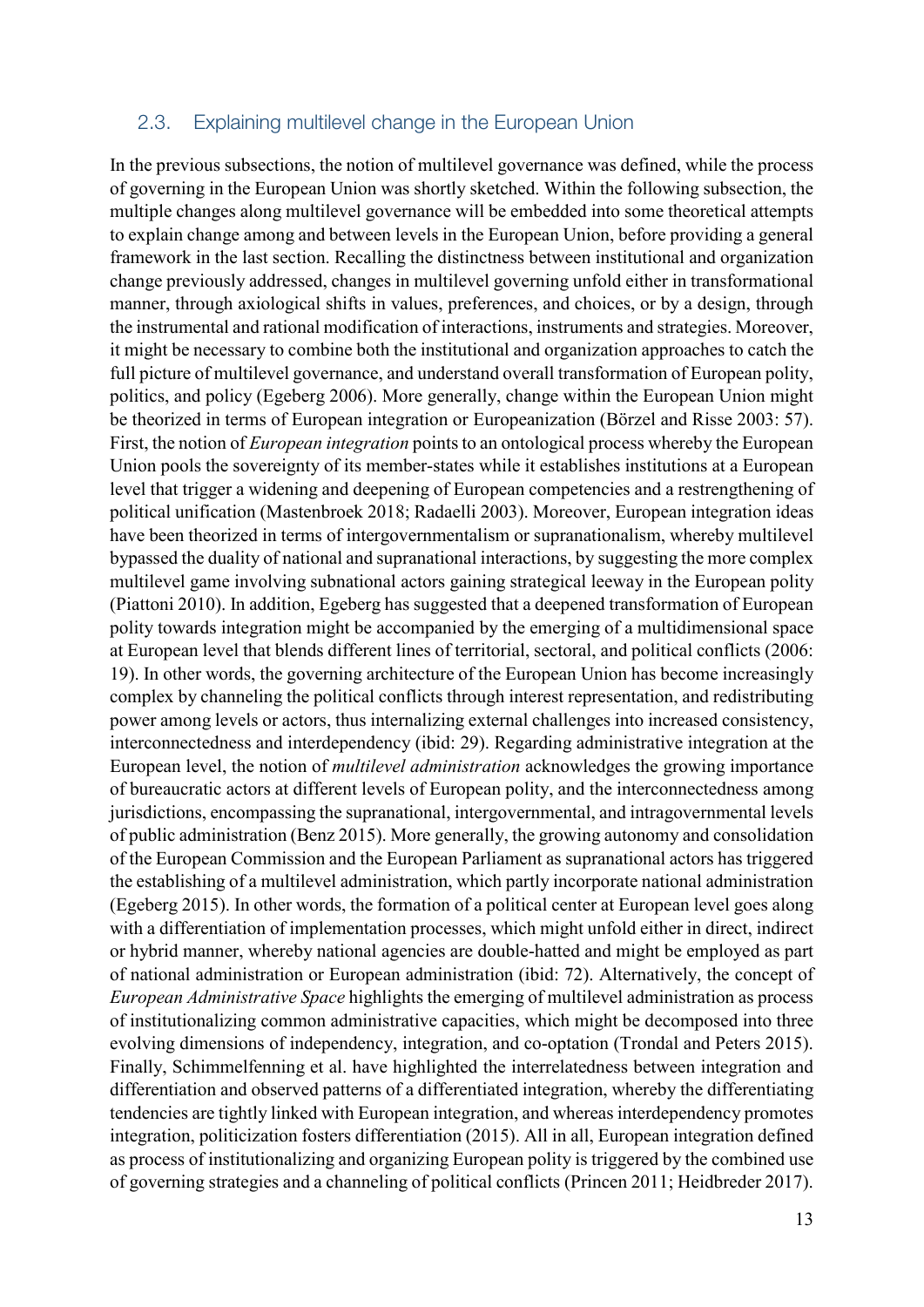In contrast with the European integration concept, the notion of *Europeanization* addresses the post-ontological process whereby the European Union have a long-standing impact on national states, either through a penetration of national traditions, shifts in core domestic institutions, or through the adaptation of member-states to the increasing European integration at supranational level (Mastenbroek 2018; Radaelli 2003). In addition, while the first waves of Europeanization scholarship focused on top-down effects of European integration on national politics, memberstates might strategically play the European game, customize and domesticate European policy at their own advantage (Thomann and Sager 2017). To begin with a *top-down explanation logic*, Europeanization is understood as change in response to a pressure to adapt to European politics, encompassing different kinds of direct and indirect pressures (Mastenbroek 2018: 825). First, direct pressures might involve European legislative acts, thus constraining autonomous policymaking, secondly, indirect pressures relate to European Union membership, implying extensive participation to various decision-making fora. However, a direct pressure from European Union actors might not represent a necessary condition for Europeanization, and adaptation as well as the uploading of political preferences might unfold without any common policy (ibid: 826). In this regards, the mainstream argument assumes that for Europeanization to unfold, institutional incompatibility or misfit, and the combination of facilitating and constraining factors should be given (Börzel and Risse 2003). Depending on these factors, the Europeanization pressure might trigger the absorption of European policies, and accommodation, or transformation of memberstates to European adaptational pressure (ibid: 69-70). However, the misfit argument has been challenged by more dynamic approaches conceptualizing European policies as inputs that might be strategically used by national actors to reach their goals (Knill 2001: 13). In this perspective, the level of adaptational pressure varies according to the strength of Europeanization, thus while Europeanization through institutional compliance implies strong pressures, Europeanization by changed domestic opportunities is less demanding, and a Europeanization by framing domestic beliefs triggers weak pressure (ibid: 214-225). Following the dynamic view of Europeanization, and the *bottom-up explanation logic*, member-states might move beyond compliance by making choices that are non-recommended by European policy, thus *domesticating* specific policy areas or changing the density, restrictiveness and direction of European regulations, thus *customizing* implementation of European law (Thomann and Sager 2015; Thomann and Zhelyazkova 2017). Alternatively, member-states might perform beyond the European legal requirements, through *gold-plating*, and more generally by modifying European rules during the transposition process (ibid: 1272). From a bottom-up perspective, member-states and subnational actors are regarded as problem-solving entity enjoying informational lead, which might enhance European policies by suggesting context-sensitive solutions or local policy positions (ibid: 1283). More generally, the use of a discretional leeway by member-states during the implementation process highlights their attempts to regain control over European policy and their contribution towards increasing the problem-solving capacity of the European Union (ibid: 1284). Finally, Thomann and Sager suggest that the interplay of Europeanization and domestication might explain implementation dynamics, following a policy-specific logic, and generating different implementation strategies (2017: 1396). For instance, Heidbreder assumes that depending upon the level of ambiguity and conflict observed in a policy field, distinct implementation strategies will be opted (2017: 1370) ranging from centralization, to convergence, agencification and networking. If both ambiguity and conflict and low, top-down functional *centralization* is preferred, while if both conflict and ambiguity rank high, bottom-up and task-specific *networking* is paramount. In case of a shared interests and high ambiguity *agencification* is chosen, lastly high conflicts and little ambiguity favor a *convergence* strategy (ibid: 1374), which might apply within the policy field of ECEC.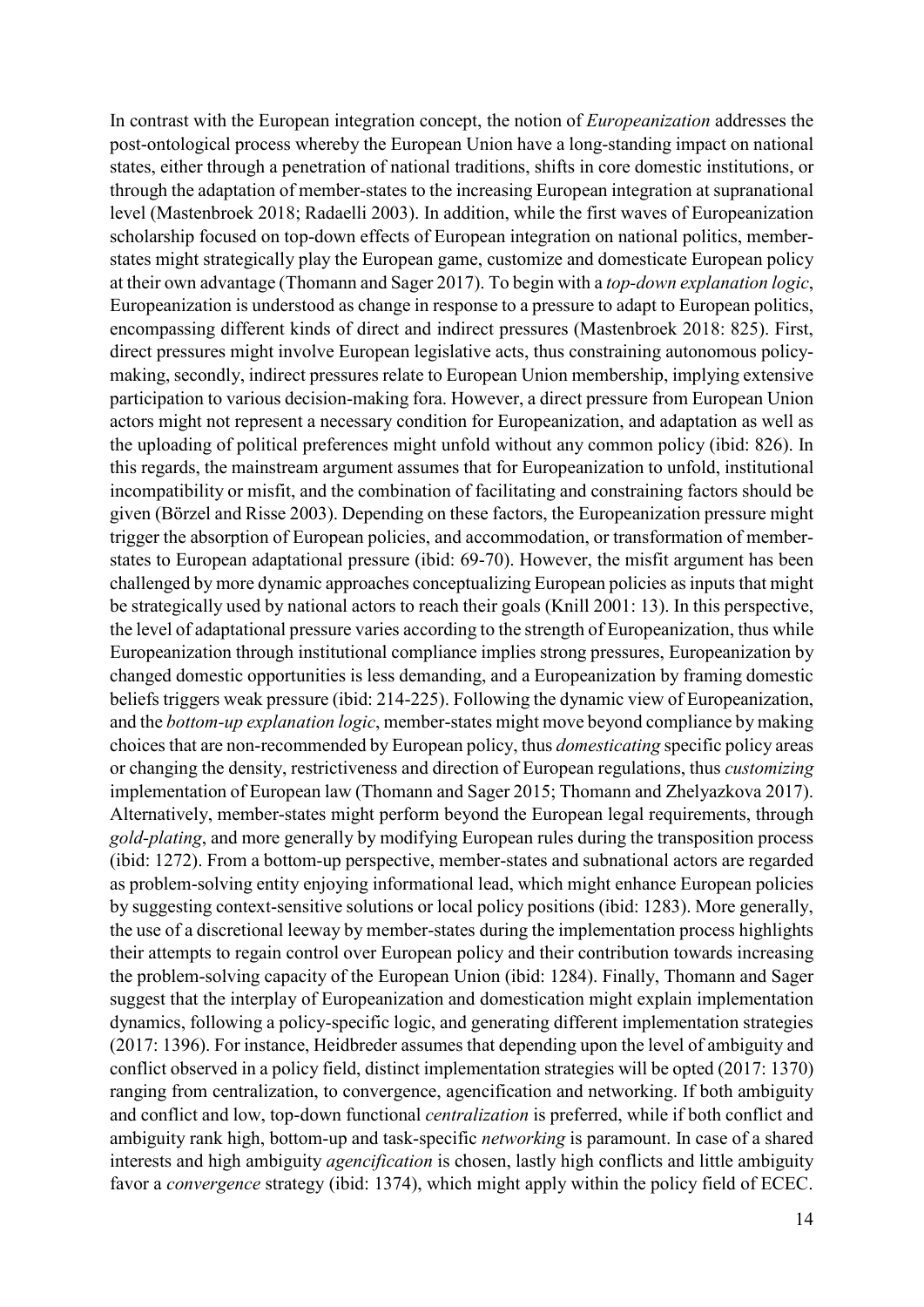Beyond the notion that the processes of European integration and Europeanization are the main explanatory, and mutually influencing concepts to understand change in multilevel governance, the concept of *multilevel metagovernance* might add new elements into the explanatory toolbox, and offer a broader perspective on multilevel change (Jessop 2010). According to the analytical framework presented in the previous chapters, multilevel metagovernance might be assigned to either the institutional, or organizational approach, generating two distinct, and complementary perspectives. As seen from an *institutional view*, a multilevel metagovernance notion addresses the ethical, axiological, and reflexive process of metagoverning the ensemble of values, choices and preferences of actors that have been aggregated into differentiated dilemmas, traditions, or narratives about governing in multilevel polity. In this sense, the emerging of the supranational European actors, including the European Commission, the European Parliament, and European Court of Justice might be interpreted as the origin of a multidimensional structuration of conflict throughout multiple levels, which affects the national or subnational actors that in return upload their values and preferences upwards at European level (Egeberg 2006). The establishing of the European treaties might be understood as process of constitutionalizing the values, preferences and choices made by the entirety of European actors, including supranational, national, as well as subnational actors (Bogdandy and Bast 2009). Moreover, the notion of European values and public administration principles has been challenged by the accession of new member-states in the European Union, triggering a debate about a constructed European administrative tradition, and questioning the actual convergence of European actors around distinct principles and values (Verheijen 2010). In addition, multilevel metagoverning relates to the notions of administrative culture, styles and traditions, whereby administrative culture encompasses values, roles, styles, and attitudes that might converge towards a coherent European administrative value orientation (Knill and Grohs 2015). Finally, the multidimensional conflicts, ambiguity, or politicization of multilevel metagoverning in the European Union might affect choices about axiological values.

In line with an *organizational glance*, multilevel metagovernance tackles a strategical, rational, and reflexive process of metagoverning the ensemble of interactions or instruments adopted by actors, by redesigning and steering the administrative structures and political power, among and throughout levels of governing. In this regards, the forming of the supranational centre of power and multilevel administration might entail the rearticulation of levels of competency, rescaling of sovereign statehood, and strategical re-steering of organizational arrangements (Jessop 2004: 69-73). In other words, the European Union might represent a multilevel metagoverning entity that strategically designs and arranges its organizational structure according to effectiveness or responsiveness criteria, reflecting governing failures and successes, and collibration the several governing modes at its disposal. For instance, while at administrative level, interactions among levels implies coercive, cooperative, and persuasive coordination modes, the European Council the European Commission and the European Parliament metagovern by hierarchy, market, and networks, selectively rebalancing their instruments and strategies across territorial or functional cleavages (ibid: 74). As a consequence of an overall center-formation at European level, hybrid structures appear intertwining functional, political and organizational tensions between the need of autonomy and control, triggering a political and administrative split (Grande and McCowan 2015). While the *political logic* fosters degrees of flexibility and autonomy, the administrative logic fosters tighter control from the member-states and the European Parliament. Alternatively, the selective balancing of multilevel implementation strategies and Europeanization belongs to metagovernance among and across levels (Heidbreder 2017). All in all, when merged together, the institutional and organizational looks on multilevel metagoverning paints the whole picture.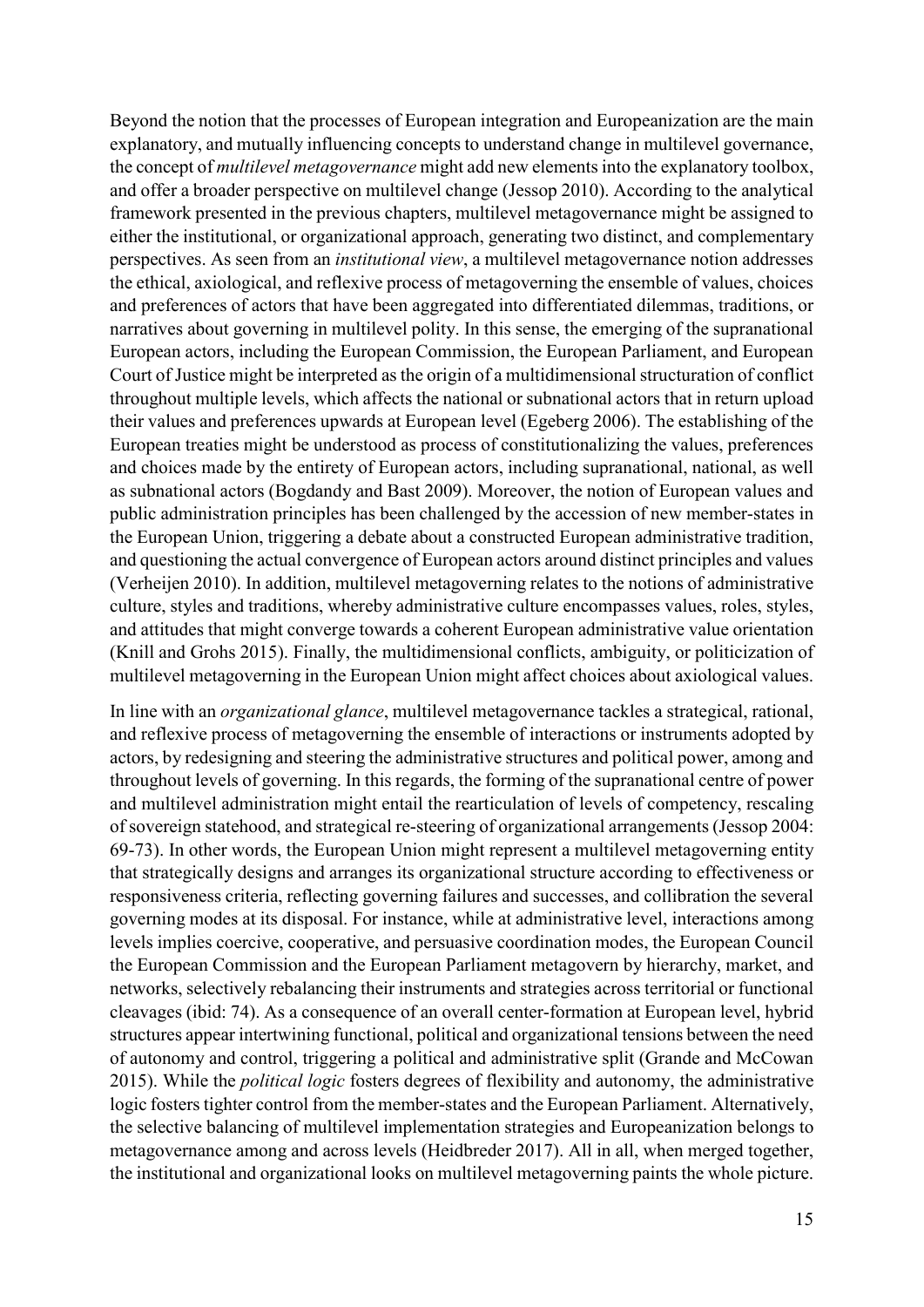## 3. Explaining patterns of governance

In the previous sections, governing was characterized as a process unfolding in a similar manner to a dynamic and discontinuous policy cycle, involving institutional and organizational change, and encompassing a multilevel dimension as well. In addition, the multilevel governing notion was outlined and multilevel processes of change in governing were portrayed. In the last section the patterns of governance, which finalizes the analytical framework, will be tackled, beginning with the notions of divergence and convergence. Finally, broader attempt to explain the changes in governing patterns will be made, underlining the reversibility of change in governing pattern.

#### 3.1. Defining divergence and convergence

The notion of *divergence* indicates a trend towards distinctiveness among actors, in regards the ensemble of institutional and organizational elements (Kassim et al. 2000). Theoretically, both persistence and divergence originate in historical institutionalism and the 'new politics' school of welfare state scholarship, which emphasizes the institutional stickiness and robustness of the political traditions in national states (Pierson 2000; Starke et al. 2008). The new politics school generally relies on the notion of path dependency or increased return for explaining persistence throughout time, in terms of prevalence or intensity. Within political environments, institutional density, collective action, as well as the intrinsic ambiguity and complexity of governing makes path dependent process more prevalent, while the absence of efficient competition and learning, the short-time horizon, and institutional stickiness increasesthe path-dependency intensity level (Pierson 2000: 24). In the same light, administrative traditions are characterized as more or less enduring patterns in style and content of public administration, which are further distinguished in terms of state-society autonomy, political involvement in bureaucracies, management weight versus a legalistic style, and type of accountability (Peters and Pierre 2010). Further, divergence and persistence might be explained by nationally specific policy-making styles, conceptions of coordination, as well as political and administrative opportunity structures (Kassim et al. 2000). In this sense, policy styles are attached to policy segmentation, and governmental autonomy as regards to societal and other actors at lower and higher levels of governance. More profoundly, according to the 'old politics' approach, divergence emerges from variations within the balance of political power, including the political party composition of the government, the presence of institutional veto positions, and the cooperation between government and societal actors (Starke et al. 2008: 979). When applied to policy implementation, divergence might be conceptualized in terms of political conflicts and level of disagreement among political parties about the desired policies, and policy divergence points more precisely to an incompatibility between the actions or political decisions of implementing and legislative actors (Oosterwaal and Torenvlied 2011). More generally, divergence addresses the internal and external differentiation of national states, whereby functional-vertical differentiation is triggered by interdependency level and territorialhorizontal differentiation is affected by the level of politicization (Schimmelfennig 2015). More clearly, divergence is associated with non-synchronization, self-empowerment, loose-coupling, and organizational robustness (Olsen 2003). Finally, a convergence might be explained through a lack of organizing capacities, non-aligned and unreflected use of power, distinct cognitive, or normative frames and logics, and incompatibility among cultural legitimacy identities (Beckert 2010). All in all, whereas a *divergence in orientation* might affect values, preferences and goals, *divergence in coordination* might impact interactions, instruments, or strategies of actors. Both instantiations of divergence tend to unfold across and within the multiple levels of government.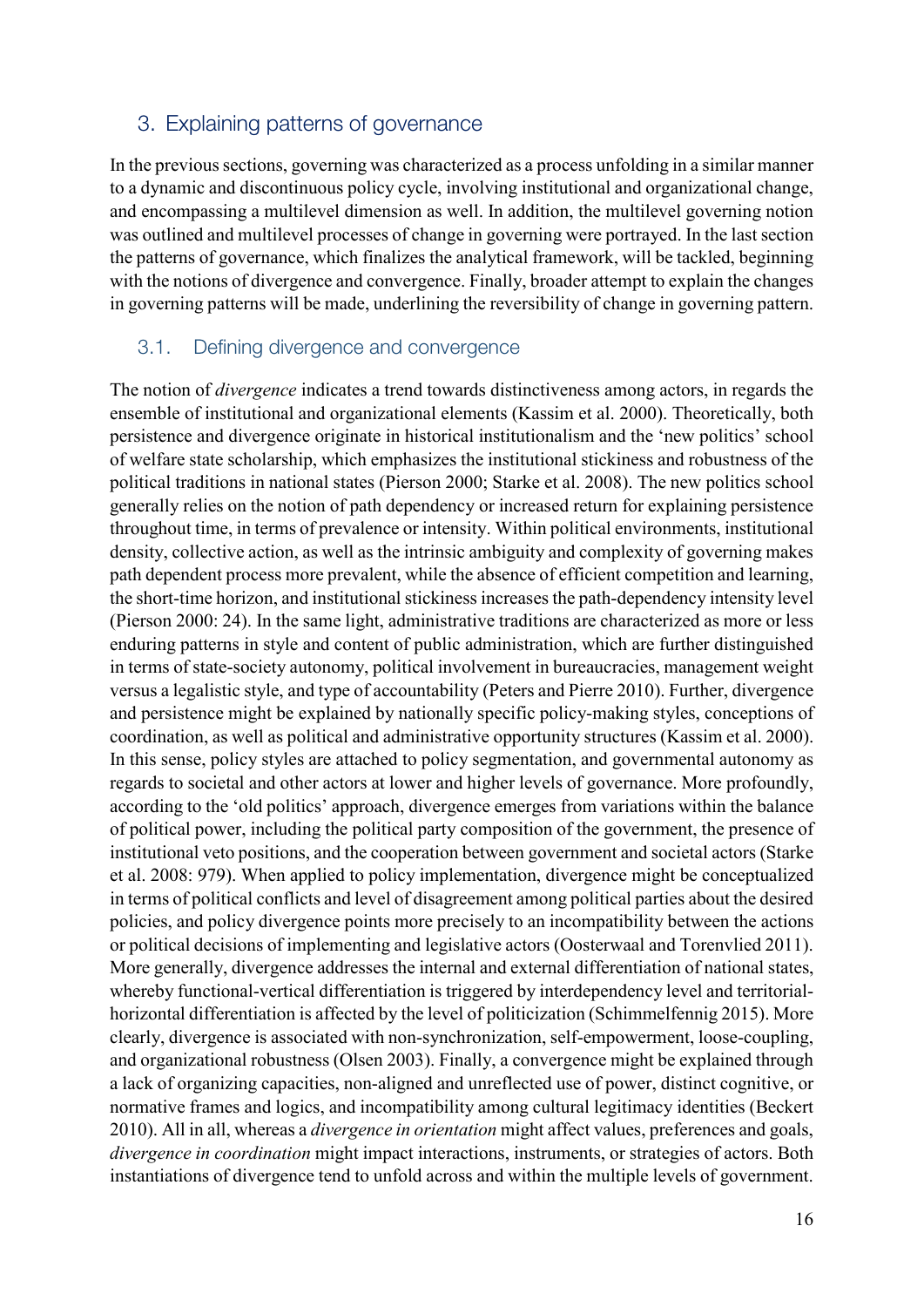The notion of *convergence* signals a trend towards likeness or similarity among actors, whereby the point of reference is given by divergence, expressing a movement from diverging positions towards a common point (Bennett 1991). In theoretical terms, the convergence notion emanates from structural functionalism and new functionalism, both theories interrogating the outgrowth of industrialization and post-industrial shifts on society (Starke et al. 2008). In addition, the new waves of globalization and European integration triggered alternative thoughts regarding causes of convergence, including for instance policy learning and imitation. A first causal classification is suggested by Bennett, advancing emulation, elite networking, policy communities, as well as harmonization and penetration to explain convergence (1991: 220-229). Emulation points to an increased similarity in policy goals, contents and instruments through an adoption of innovation that is spread internationally, while convergence by elite network addresses idea sharing among transnational and coherent policy communities. Further, harmonization relies on an existing net of interorganizational organizations and recognition of mutual interdependencies in resolving a common problem, penetration denotes a coercive effect of external actors towards convergence. The further development of cross-national policy convergence theory is suggested by Holzinger et al. that set forward international harmonization, transnational communication, and regulatory competition as possible factors of convergence (2008). In their perspective, harmonization and communication are powerful in shaping policy convergence, while regulatory competition does not have the same impact (ibid: 584). More generally, the policy diffusion literature offers vast arrays of rationales for convergence, conceiving diffusion as a process of interdependent policymaking, and emphasizing the process dimension, as well as learning, competition and emulation (Wasserfallen 2018). In this sense, learning tackles the adoption of policies through a cognitive processing of informations, and competition builds upon the anticipation of concurrent position by the monitoring of economic and financial policies (ibid: 624). Emulation is further depicted in terms of ideal norms of appropriateness, and coercion points to a vertical power-dependence as opposed to interdependence (ibid: 626). Finally, the policy diffusion literature addresses the need to analyze the horizontal interconnectedness among national actors might affect variations in public policy diffusion (ibid: 627). At European level, the idea of a European Administrative Space reawakens the theoretical debates about European integration, adding attractiveness and imposition as two dynamics of convergence (Olsen 2003). Different authors tackle the question of whether soft coordinating instruments, including emulation and learning, might hardly affect European policy, and suggest convergence through assimilation as an implementation strategy at european level (Heidbreder 2017; Kahn-Nisser 2015). Within the fields of education policy, and ECEC policy, a convergence has been observed at European and international levels, more particularly through the Open Method of Coordination and Europeanization of education policy (Alexiadou et al. 2010; Bieber 2000; Randall 2000). Whereas most international organizations employ soft instruments towards convergence, the Open Method of Coordination entails a mix of hard and soft instruments, encompassing peer-learning, network, benchmarks, or indicators. In the ECEC field, the emerging of a European childcare policy and feminist movements might have been factors facilitating convergence (ibid: 355). Finally, New Public Management trends have triggered managerial reforms around the globe, impacting the European Union and states alike (Pollitt et al. 2007). However, while discursive or decisional convergence has ranked high, operational and outcome convergence were parsimonious, engendering differential trajectories of reform (Pollitt and Bouckaert 2011). Overall, *convergence in orientation* refers to increasing likeness in values, preferences, and goals, whereas *convergence in coordination* addresses more clearly a growing similarity and reconciliation in interactions, instruments, or strategies. All in all, both convergence types of are to be found across and within numerous levels of government.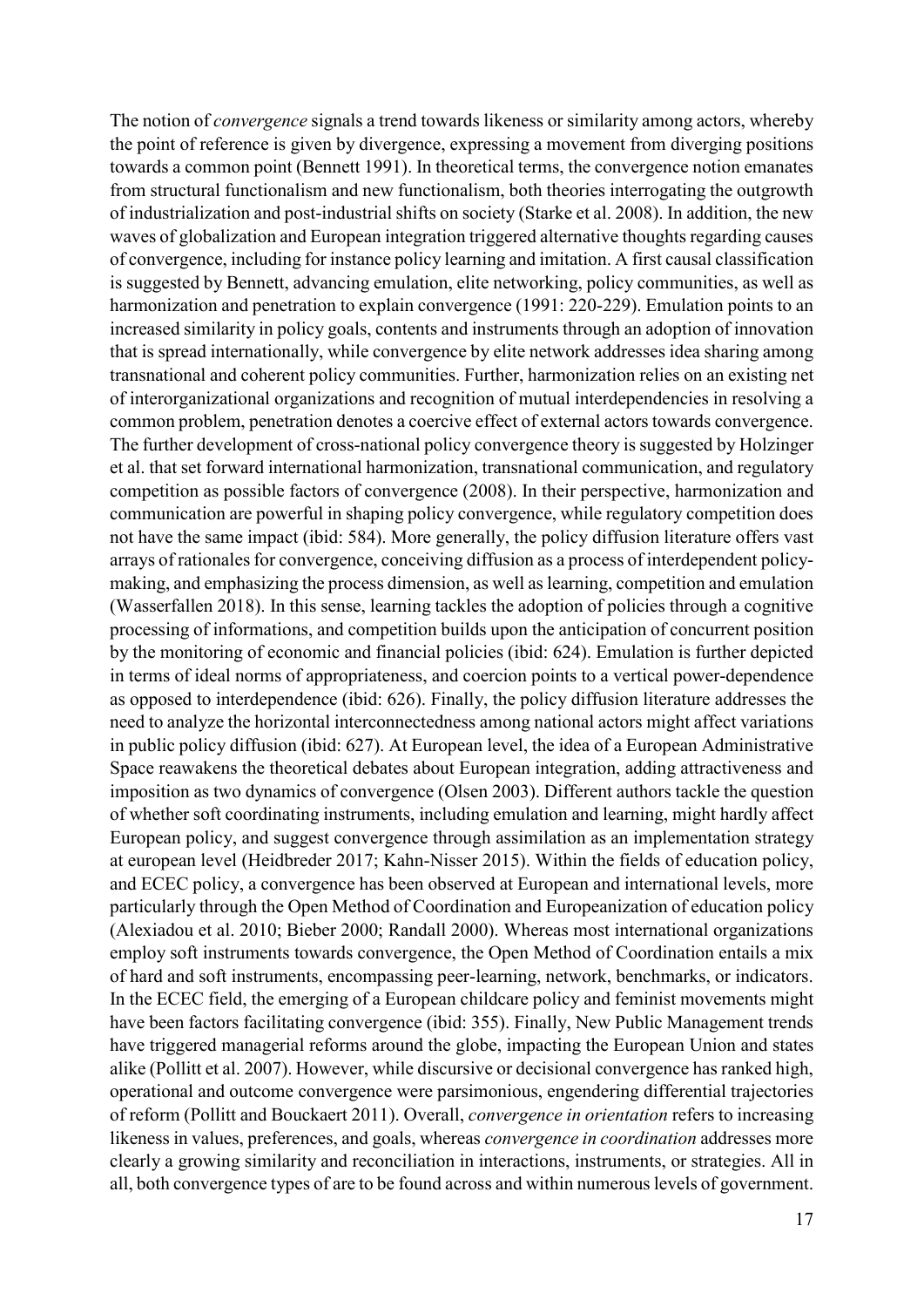## 3.2. Explaining change in patterns of governance

Throughout the last chapters and sections, the analytical governance framework was sketched, the institutional and organizational approaches were outlined, lastly, the process and multilevel perspective on governing were described in terms of stability, dynamic, and change. Within the two remaining sections, the explanation of change through patterns of governance will conclude the analytical effort towards understanding the dynamics of stability and change in governance, and the formation of specific patterns of governance in the ECEC field. The governance patterns are termed fragmentation, fragmegration, fragtegration, and integration. Lastly, two trajectories of change will be suggested and further distinguished as institutional and organizational change.

Quite generally, governance is understood as a dynamic, discontinuous, and multilevel process of governing involving several actors, including their values, preferences, goals, interactions as well as their instruments and strategies. According to the analytical framework, the governance patterns might be distilled by following the analytical chain from metagovernance, governance, actors and constellations, which aggregate their patterns of orientation and coordination in some specific manner. In this sense, it is analytically crucial to begin analyzing the governing process through the distinct orientation and coordination patterns emerging from the actor constellations and individual actors (Scharpf 1997). By analyzing the values, preferences, and goals of actors within a policy field, a clear-cut pattern of orientation appears, while by assessing interactions, instruments and strategies of actors and constellations, a coordination pattern comes into light. Each pattern of orientation or coordination might be characterized in terms of a divergence, and convergence, depending on the dynamic of actors and constellations unfolding within a specific timeframe (Bennett 1991). Empirically, multiple actors may be aggregated within institutional or organizational fields, depending on whether they are interrelated through their goals, values, and preferences, or interconnected through their interactions, instruments, and strategies. When actors are both interrelated and interconnected, they form constellations, that might powerfully shift the overall pattern towards divergence or convergence. For instance, when all actors drive towards similar values, preferences and goals, a *converging pattern of orientation* emerges, and when several actors' constellations are established following each a specific set of preferences, values and goals, a *diverging pattern of orientation* unfolds. In the same line of thinking, when the entirety of actors increasingly strengthens mutual interactions or follow the same instrument and strategies, a *converging pattern of coordination* takes shape, whereas when multiple actors' constellations with strong internal interactions and distinct instruments or strategies are formed, then a diverging pattern of coordination will prevail. By combining the four instantiations along a quadrant matrix, four patterns of governance appear, namely of fragmentation, fragmegration, fragtegration, and integration. The four governance patterns will be now presented individually.

*Fragmentation* is defined as pattern whereby actors and constellations loose the willingness and capacity to interact with each other, whereby values, preferences, instruments and strategies are drifting away from each other and from a governing center. In other words, fragmentation may result from a diverging pattern of orientation, whereby values, preferences, and goals are losing their constraining, binding or institutionalized quality, and from diverging coordination pattern whereby interactions among actors are weakened, and instruments or strategies are not anymore aligned together. In this vein, fragmentation might either follow from pure anomie, whereby all actors are drifting in separate directions, or from a splitting-off trend, whereby previously linked constellations are being disaggregated across time, fashioning a multiplicity of powerless actors or constellations. Lastly, fragmentation is associated with weak governability (Kooiman 2008).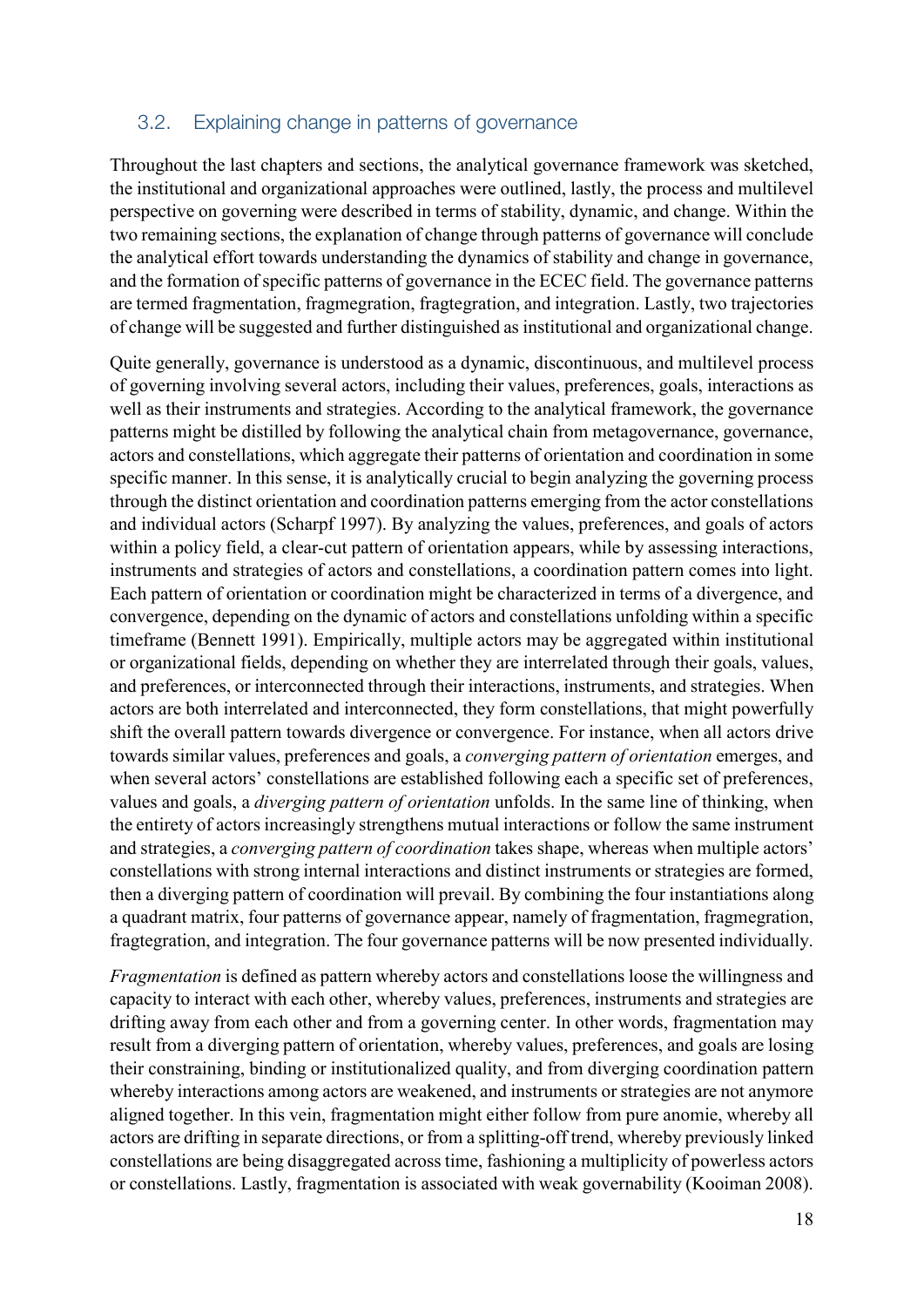*Fragmegration* is defined as a pattern whereby actors or constellations gain the willingness and capacity to interact with each other, in which instruments and strategies are in mutual alignment, however, their values, preferences and goals are drifting away from each other and from overall governing center. The fragmegration pattern ensues from a blending of converging coordination pattern and diverging orientation pattern, establishing a situation where organization tendencies are prevalent, but the institutionalizing force of normativity is weak. The fragmegration concept has been shaped in the context of international governance, denoting the tension between forces of localization and globalization (Rosenau 2004). At his core, fragmentation unfolds throughout a tension between strengthened interactions among actors on the one side, and a disaggregation of legitimacy, values or normativity on the other side, which requires fine-grained governability skills, allowing the main governing actors to navigate throughout muddy and ambiguous waters.

*Fragtegration* is defined as a pattern whereby actors or constellations loose the willingness and capacity to interact with each other, in which instruments or strategies are not mutually aligned, however, their values, preferences and goals are converging towards similar frames, narratives, or visions that helps maintaining institutional coherency. The fragtegration pattern follows from the admixture of a diverging coordination pattern and converging orientation pattern, triggering an equivocal circumstance where strong institutionalizing tendencies compensate for weakened organizing capacities to mutually align actions. The fragtegration concept appears from debates about the globalization of culture and the demise nation-states as heartland of cultural diffusion (Krzysztofek 2000). In essence, fragtegration indicates a field of uneasiness where values, goals as well as cultural myths and policy beliefs converge towards a discourse legitimized by actors, however, governability is made troublesome by centrifugal interactions pushing actors outward.

*Integration* is defined as pattern whereby actors and constellations gain the willingness and the capacity to interact with each other, in which values, preferences, goals, instruments, strategies all are converging and aligned towards a governing center. More specifically, integration results from a converging pattern of coordination, where organizing trends reinforce overall alignment of interactions, instruments and strategies in coherent manner, and from converging orientation patterns, whereby values, preferences and goals are legitimized through common narratives, or institutionalized myths that facilitates the agreement of common rules and codices. In addition, both tendencies might be mutually restrengthening and improve overall coherence, cooperation, and provide an impetus for encompassing waves of reforms or transformational change. In sum, integration raises overall governability of objects, subjects, and relationships (Kooiman 2013).

After having defined the patterns of governance that finalizes the analytical framework towards governance, some elements of explanation might be offered to understand how and why change in governance patterns occur. In the second section of the current chapter, the differentiation of institutional and organizational change helped scholars to distinguish ethical, legitimacy-driven and transformational trends from instrumental, rational, or responsiveness-guided alteration by design and reform. In addition, explanations were distinguished in terms of causes, process, and effect (Pierson 2001). Hereof, it might be useful to draw two overarching trajectories of change, which are further disentangled along their institutional or organizational drive, lastly generating four thinkable pathways, termed in ordinal manner, a first, a second, a third, and fourth pathway.

According to the first overarching trajectory, across time, the pattern of fragmentation will tend to evolve into a pattern of integration, through two possible pathways, a first pathway that goes from fragmentation through fragmegration towards integration, and a second pathway starting from fragmentation through fragtegration and finally achieving integration. In line with the *first*